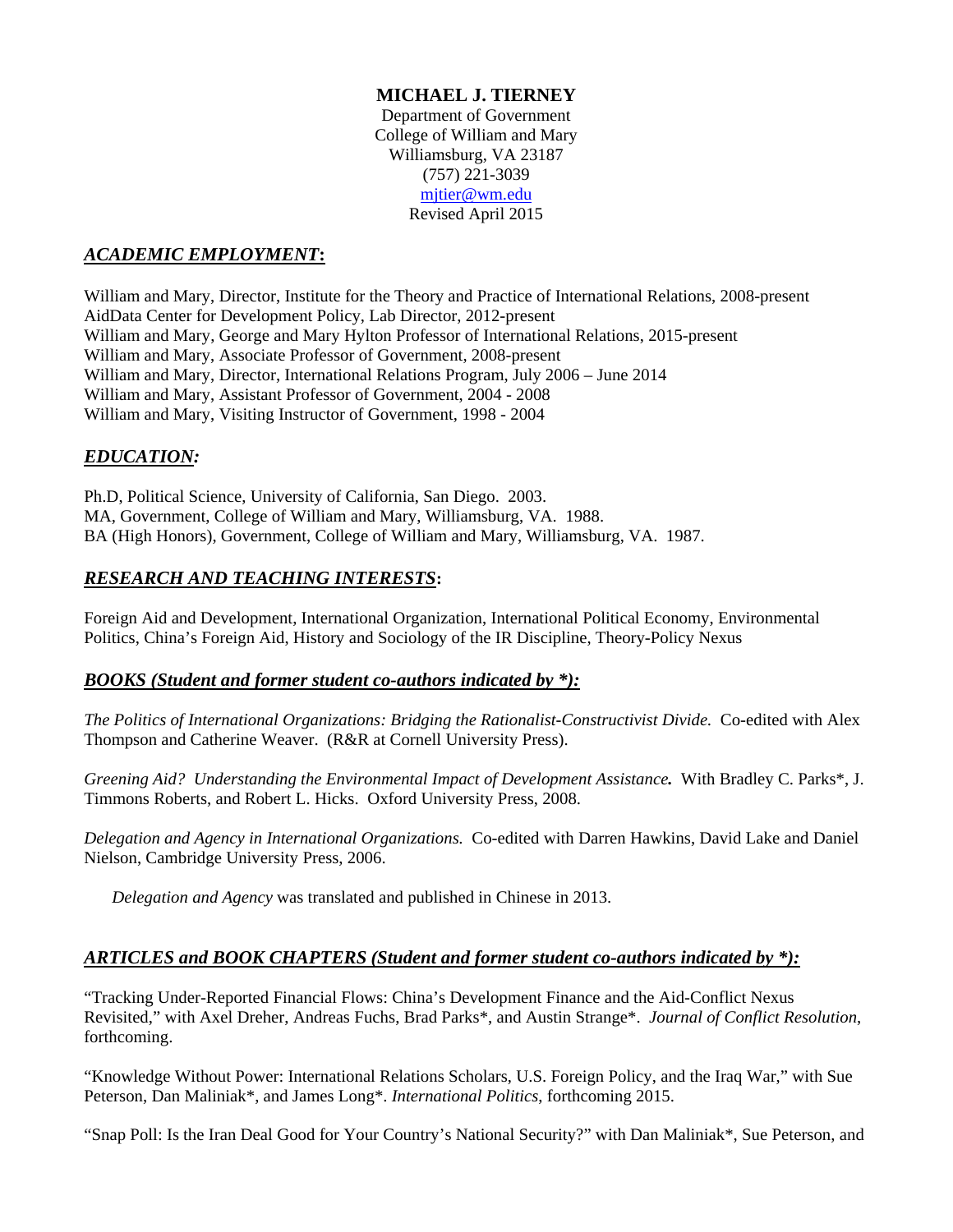Ryan Powers\*. *ForeignPolicy.com*, March 18, 2015.

"Inside the Ivory Tower," with Dan Maliniak\*, Sue Peterson, and Ryan Powers\*. *Foreign Policy*, Volume 45, Number 1, January/February issue, 2015.

"Snap Poll: How Likely is War with Russia in the Next 10 Years?" with Dan Maliniak\*, Ryan Powers\*, and Sue Peterson. *ForeignPolicy.com*, January 28, 2015.

"Rising Powers and the Regime for Development Finance," *International Studies Review*, October, 2014.

"Does Obama Need to Put Troops in Ukraine to Prove America is Tough?" with Dan Maliniak\*, Ryan Powers\*, and Sue Peterson. *ForeignPolicy.com*, June 2, 2014.

"Snap Poll: The View from the Ivory Tower," with Dan Maliniak\*, Ryan Powers\*, and Sue Peterson. *ForeignPolicy.com*, March 7, 2014.

"China's Development Finance to Africa: A Media-Based Approach to Data Collection," with Austin Strange\*, Axel Dreher, Andreas Fuchs, Brad Parks\*, and Vijaya Ramachandran. *Center for Global Development Working Paper 323*, April 29, 2013.

"International Activity: A More Sustainable Direction," with John Dernbach, Brad Parks\*, and Timmons Roberts in *Acting as if Tomorrow Matters*. Environmental Law Institute, Washington DC. 2012.

"Inside the Ivory Tower," with Paul Avey, Mike Desch, James Long\*, Daniel Maliniak\*, and Susan Peterson. *Foreign Policy*, Volume 42, Number 1, January/February issue, 2012.

"More Dollars than Sense: Refining our Knowledge of Development Finance Using AidData," with Ryan Powers\*, Darren Hawkins, Michael Findley, J. Timmons Roberts, Daniel Nielson, Bradley Parks,\* Robert Hicks, and Sven Wilson. *World Development*. Volume 39, Number 11, 2011.

"International Relations in the U.S. Academy," with Daniel Maliniak\*, Amy Oakes, and Susan Peterson. *International Studies Quarterly*. Volume 55, Number 2, 2011.

"The American School of International Political Economy," with Daniel Maliniak\*. In *International Political Economy: Debating the Past, Present, and Future."* Edited by Nicola Phillips and Catherine Weaver, Routledge, 2010.

"Controlling coalitions: Social Lending at the Multilateral Development Banks," with Mona Lyne and Daniel Nielson. *Review of International Organizations*, Volume 4, Number 4, 2009.

"Inside the Ivory Tower," with Daniel Maliniak\*, Amy Oakes, and Susan Peterson. *Foreign Policy*, Volume 39, Number 2, March/April issue, 2009.

"The American School of International Political Economy," with Daniel Maliniak\*. *Review of International Political Economy*, Volume 13, Number 1, 2009.

"Has Foreign Aid Been Greened?" with Brad Parks\*, Timmons Roberts, and Rob Hicks. *Environment: Science and Policy for Sustainable Development*, January/February issue, 2009.

 "Has Foreign Aid Been Greened?" **Reprinted** in *Green Planet Blues: Four Decades of Global Environmental Politics.* Edited by Ken Conca and Geoff Debelko, Westview Press, 2010.

"Delegation Success and Policy Failure: Collective Delegation and the Search for Iraqi WMD." *Law and Contemporary Problems*, Volume 71, Number 1, Winter 2008.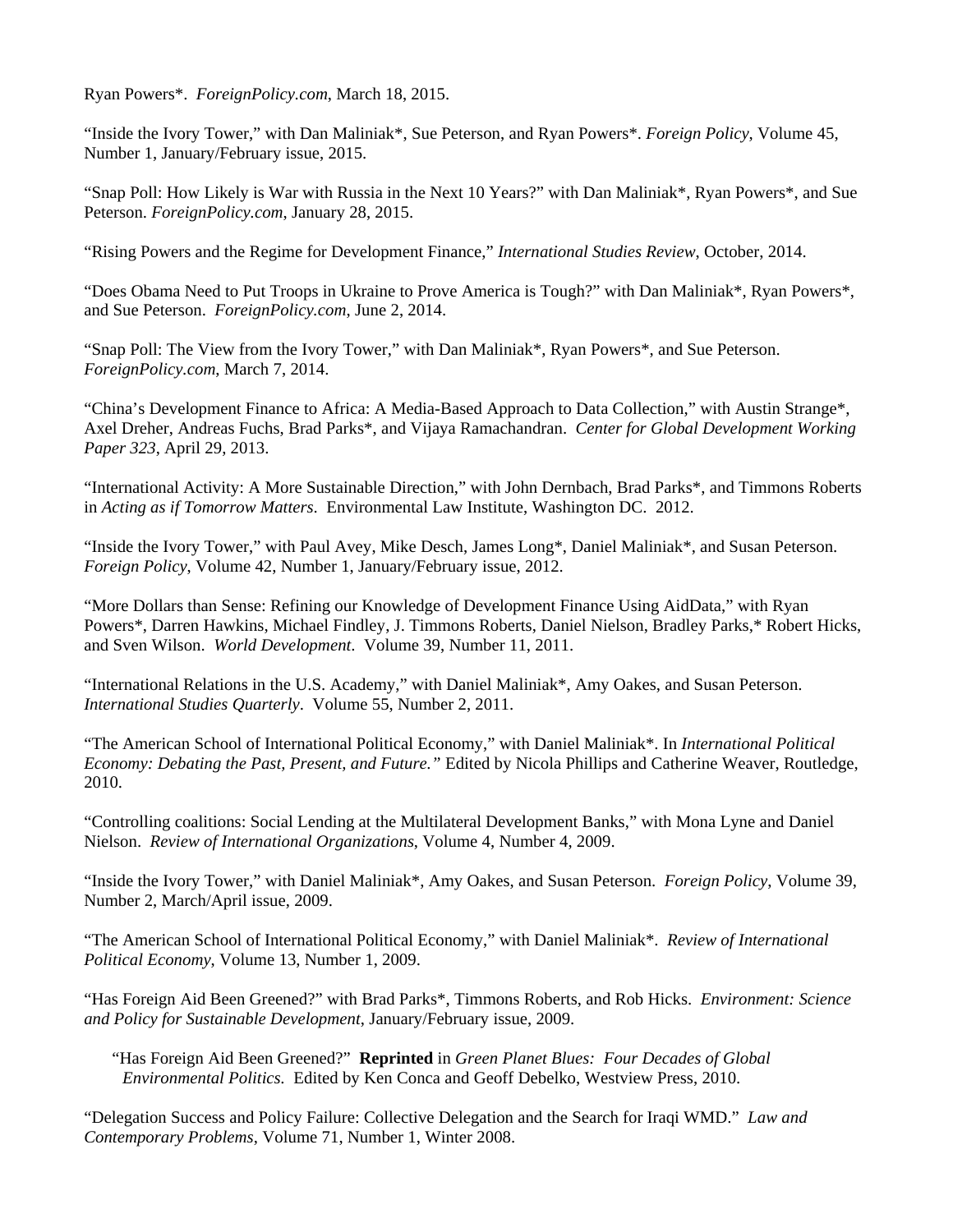"Women in International Relations." With Daniel Maliniak\*, Amy Oakes, and Susan Peterson, *Politics and Gender*, Volume 4, Issue 1, 2008.

"Schoolhouse Rock: Pedagogy, Politics, and Pop," *International Studies Perspectives*, Volume 8, Number 1, February 2007.

"Divided Discipline? Comparing Views of U.S. and Canadian IR Scholars," with Michael Lipson, Daniel Maliniak\*, Amy Oakes, and Susan Peterson, *International Journal*, Volume 62, Number 2, Spring 2007.

"Inside the Ivory Tower," with Daniel Maliniak\*, Amy Oakes, and Sue Peterson. *Foreign Policy*, Volume 37, Number 1, February/March 2007.

"Bridging the Rationalist-Constructive Divide: Re-Engineering the Culture of the World Bank," with Daniel Nielson and Catherine Weaver, *Journal of International Relations and Development*, Volume 9, Number 2, June 2006.

"Delegation Under Anarchy: States, International Organizations and Principal Agent Theory," in Hawkins et al. *Delegation and Agency in International Organizations*, Cambridge University Press, 2006.

"Getting the Model Right: Single, Multiple, and Collective Principals in Development Aid," with Mona Lyne and Dan Nielson. In Hawkins et al, *Delegation and Agency in International Organizations*, Cambridge University Press, 2006.

"Inside the Ivory Tower," with Susan Peterson and Daniel Maliniak, *Foreign Policy*, Volume 35, Number 6, November/December 2005.

"Theory, Data, and Hypothesis Testing: World Bank Environmental Reform Redux," with Daniel Nielson, *International Organization*, Volume59, Number 3, Summer 2005.

**"**Delegation to International Organizations: Agency Theory and World Bank Environmental Reform," with Dan Nielson, *International Organization*, Volume 57, Number 2, Spring 2003.

"Delegation to International Organizations: Agency Theory and World Bank Environmental Reform," with Dan Nielson, **Reprinted** in ed. L.L. Martin, *International Institutions in the New Global Economy*, Vol. 6 in The International Library of Writings on the New Global Economy, Edward Elgar Publishers, New York. 2005. **Also reprinted** in ed. R. Mitchell, *International Environmental Politics*, Sage Publishers, New York. 2008.

### *PUBLISHED WORKING PAPERS, REPORTS, and REVIEWS (student co-authors indicated by \*)*

"Organizational Progeny: Why Government are Losing Control over the Proliferating Structures of Global Governance," (book review) *Review of International Organizations*, March 2015.

*TRIP Snap Poll V: IR Scholars React to Proposed Nuclear Agreement with Iran, with Dan Maliniak\*, Sue* Peterson, and Ryan Powers\*, Institute for the Theory and Practice of International Relations, April 2015.

*TRIP Snap Poll IV: Ten Questions on Current Global Issues for International Relations Scholars*, with Dan Maliniak\*, Sue Peterson, and Ryan Powers\*, Institute for the Theory and Practice of International Relations, March 2015.

*TRIP Snap Poll III: Seven Questions on Current Global Issues for International Relations Scholars*, with Dan Maliniak\*, Sue Peterson, and Ryan Powers\*, Institute for the Theory and Practice of International Relations,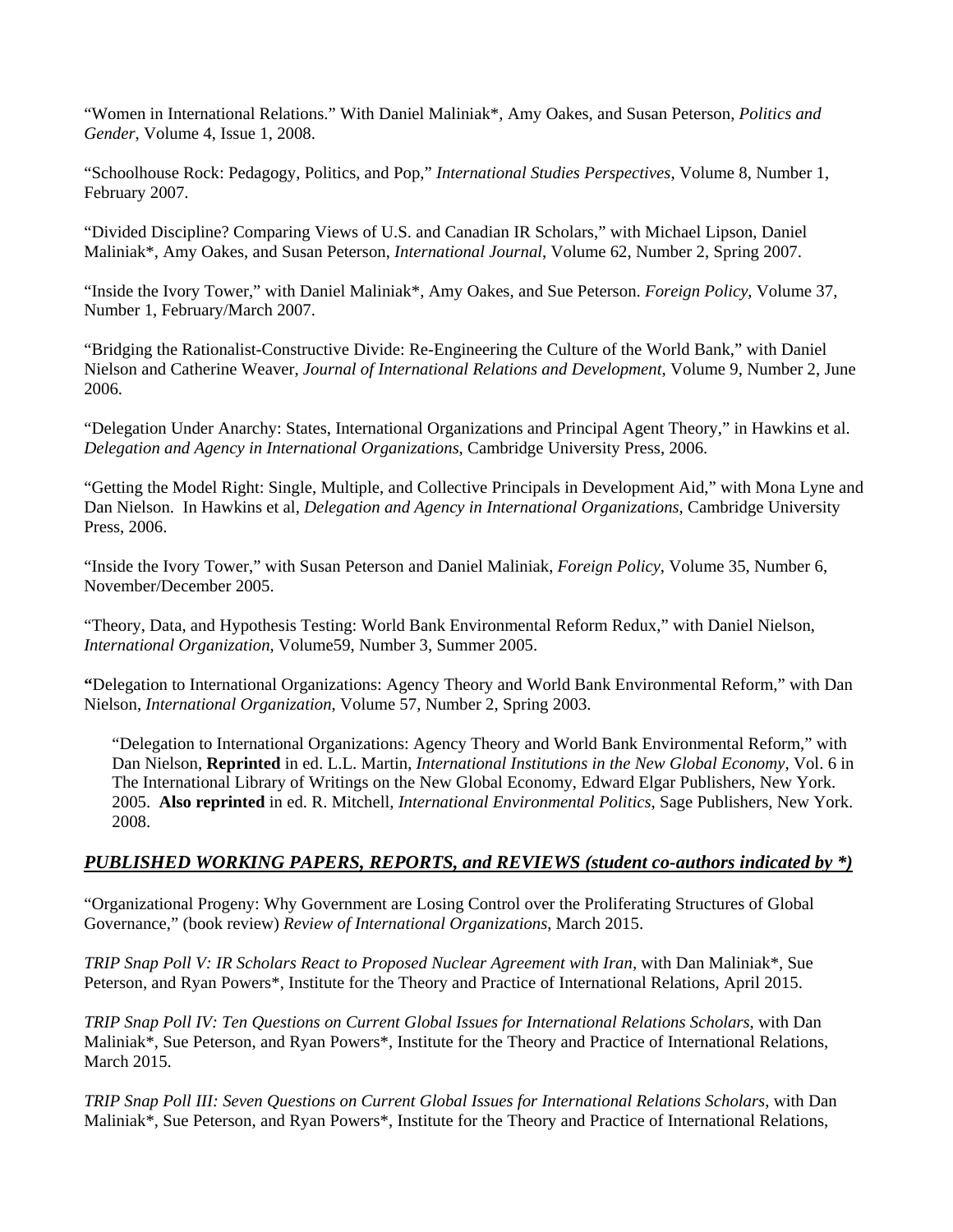January 2015.

*Aid on Demand: African Leaders and the Geography of China's Foreign Assistance,* with Axel Dreher, Andreas Fuchs, Roland Hodler, Bradley C. Parks\*, and Paul A. Raschky, AidData Working Paper No. 3, November 2014.

*Snap Poll May 2014: Ukraine, Trade, Aid, and Middle East,* with Dan Maliniak\*, Sue Peterson, and Ryan Powers\*, Institute for the Theory and Practice of International Relations, June 2, 2014.

*TRIP Snap Poll I: Nine Questions on Current Global Issues for International Relations Scholars*, with Dan Maliniak\*, Sue Peterson, and Ryan Powers\*, Institute for the Theory and Practice of International Relations, March 7, 2014.

"Tracking Under-Reported Financial Flows: China's Development Finance and the Aid-Conflict Nexus Revisited," with Austin M. Strange, Bradley Parks, Andreas Fuchs, and Axel Dreher, *Discussion Paper Series* No. 553, University of Heidelberg, Department of Economics. January 2014.

"Ground-Truthing Chinese Development Finance in Africa: Field evidence from South Africa and Uganda," with Edwin Muchapondwa, Austin M. Strange\*, Daniel Nielson, Bradley Parks\*, and Michael J. Tierney, *United Nations University-WIDER Working Paper* 2014/031. January 2014.

"Environmental and Climate Finance in a New World: How past environmental aid allocation impacts future climate aid," with Christopher Marcoux, Bradley C. Parks\*, Christian M. Peratsakis\*, and J. Timmons Roberts, *United Nations University Working Paper* 2013/128, November 2013.

*TRIP Around the World: Teaching, Research, and Policy Views of International Relations Faculty in 20 Countries*, with Daniel Maliniak\*, and Susan Peterson, Institute for the Theory and Practice of International Relations, May 2012.

*PLAID 1.91 Codebook and Users Guide: February 2010 Development Release,* with PIs and Staff, February 2010. Can be accessed at: http://aiddata.s3.amazonaws.com/codebook/AidData\_CodeBook\_Current.pdf

*One Discipline or Many? TRIP Survey of IR Faculty in Ten Countries*, with Richard Jordan\*, Daniel Maliniak\*, Amy Oakes, and Susan Peterson, Institute for the Theory and Practice of International Relations, August 2009.

*The View from the Ivory Tower: TRIP Survey of International Relations Faculty in the United States and Canada*, with Daniel Maliniak\*, Amy Oakes, and Susan Peterson, W&M Program on the Theory and Practice of International Relations, February 2007.

*Teaching and Research Practices, Views on the Discipline, and Policy Attitudes of IR Faculty at U.S. Colleges and Universities*, with Sue Peterson and Dan Maliniak\*, Reves Center for International Studies, August 2005.

"Democratic Commitments: Legislatures and International Cooperation," (book review) *Journal of Politics*, Volume 64, Number 3, August 2002.

## *UNDER REVIEW or REVISE and RESUBMIT (Student co-authors indicated by \*)*

 "Funding Global Environmental Goods: Development Finance and the Global Environment Post-Kyoto," with Chris Marcoux, Brad Parks\*, Timmons Roberts, and Christian Peratsakis\*. (Revise and Resubmit at *Development Policy Review*)

"Ground-Truthing Chinese Development Finance in Africa: Field Evidence from South Africa and Uganda," with Edwin Muchapondwa, Dan Nielson, Brad Parks\*, and Austin Strange\*. (Revise and Resubmit at *Journal of*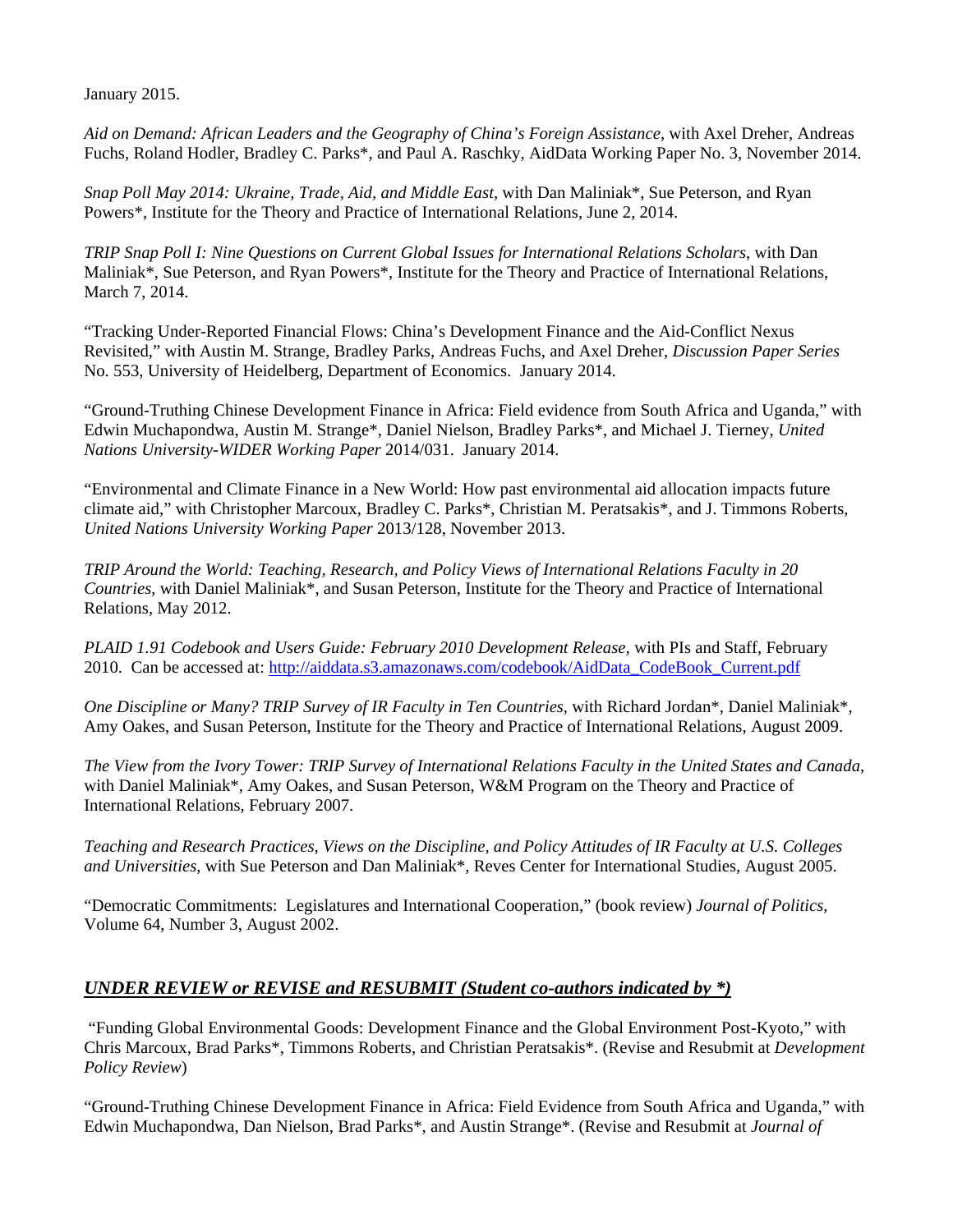## *PAPERS IN PREPARATION (Student and former student co-authors indicated by \*)*

"The Data Revolution in the Study of Foreign Aid."

"Do Maps Matter in Aid Allocation Decisions?" with Ashley Napier\*, Dan Nielson, Kate Weaver, Rebecca Latourell, and Mike Findley.

"Agency Choice and Aid Allocation: The Politics and Consequences of Institutional Reform at the Global Environmental Facility," with Chris Marcoux and Claire Peters\*.

"The Unipolar Fallacy: Common Agency, American Interests, and International Financial Institutions." with Mark Copelovitch, Dan Nielson, and Ryan Powers\*.

"Foreign Aid in Hard Times: The Political Economy of Aid Effort," with Ishita Ahmed\*, Brooke Russell, and Chris Marcoux.

"Overseas Economic Aid or Domestic Electoral Assistance: The Political Economy of Foreign Aid Voting in the US Congress," with Ryan Powers\* and David Leblang.

"The Global Study of International Relations: Hegemony, Diversity, or Insularity?" with Dan Maliniak\*, Ryan Powers\*, and Sue Peterson.

"Mainstreaming the Environment at the World Bank," with Ryan Powers\* and Timmons Roberts.

"Going it Alone vs Multilateralism(s): An Experimental Approach on Public Support for Military Intervention," with Daniel Maliniak\*.

"What's In a Citation? Engaged, Critical, and Drive by Citations," with Lindsay Hundley\*.

"Greening Aid Redux," with Chris Marcoux, Timmons Roberts, Christian Peratsakis\*, and Brad Parks\*.

"Principals and Interests: Agency Theory and Multilateral Development Bank Lending," with Daniel Nielson and Chris O'Keefe.

### *GRANTS and AWARDS Where PI Status (Dollar Amounts Included on Externally Funded Grants)*

|               | 2014-2017.                                                                                                                       |
|---------------|----------------------------------------------------------------------------------------------------------------------------------|
|               |                                                                                                                                  |
|               | 2014-2016.                                                                                                                       |
|               | 2013-2015.                                                                                                                       |
|               | May 2013.                                                                                                                        |
|               | Jan. 2013.                                                                                                                       |
| \$42,075      | Aug. 2013.                                                                                                                       |
| \$24,748, 259 | 2012-2017.                                                                                                                       |
| \$34,000      | 2011-2012.                                                                                                                       |
| \$6,000       | 2011-2012.                                                                                                                       |
| \$5,000       | Feb. 2011.                                                                                                                       |
| \$1,000,000   | 2010-2013.                                                                                                                       |
| \$78,000      | 2010-2011.                                                                                                                       |
|               | 2009-2014.                                                                                                                       |
|               | 2009-2011.                                                                                                                       |
|               | \$620,945<br>\$240,000<br>\$307,000<br>Minerva NSF Grant # W911NF-09-1-0077. (Climate Change and Political Stability). \$114,334 |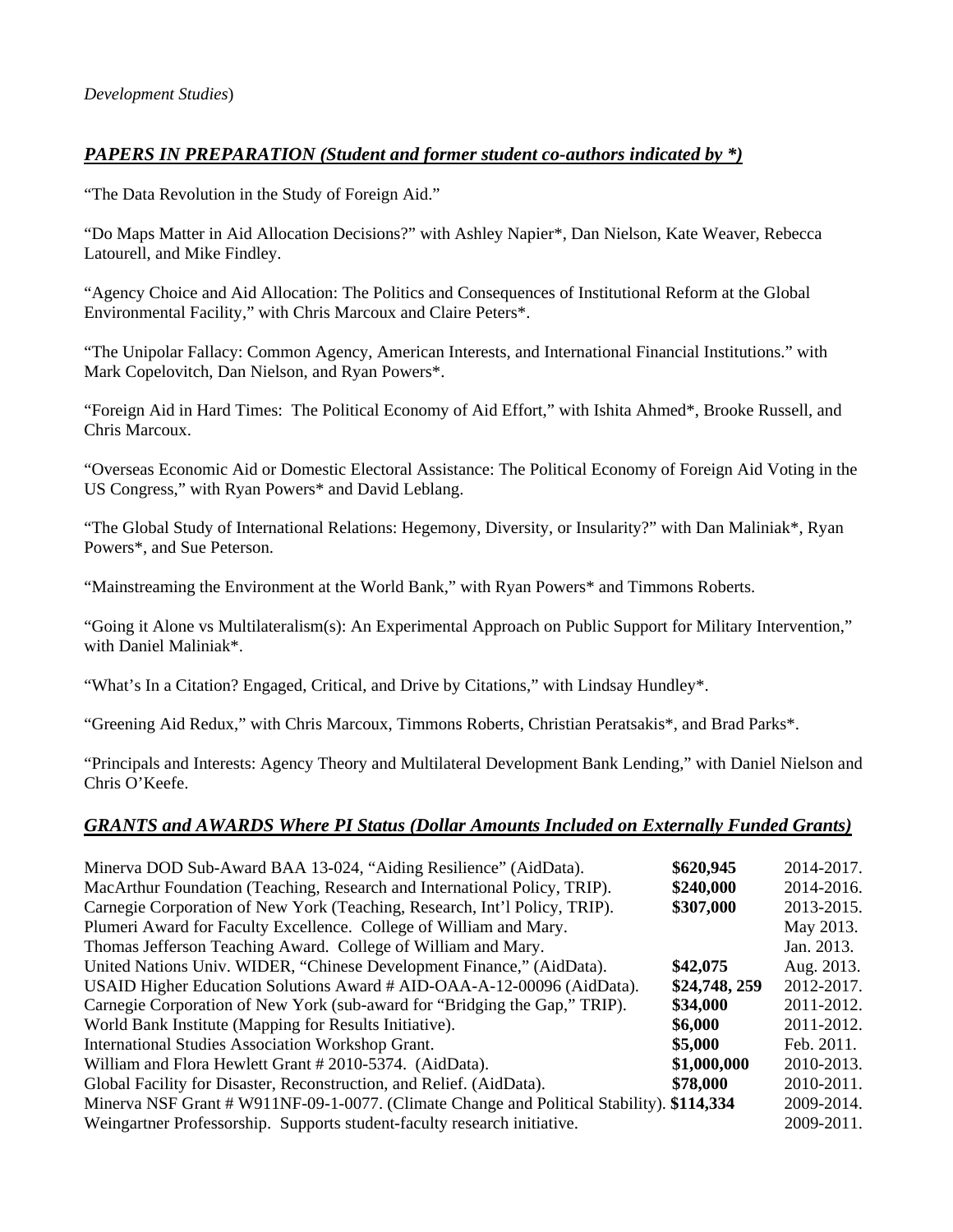| Bill and Melinda Gates Foundation Grant #48473. (PLAID Project)                                | \$2,900,000 | 2008-2010.             |
|------------------------------------------------------------------------------------------------|-------------|------------------------|
| William and Flora Hewlett Grant # 2008-2099. (PLAID Project)                                   | \$750,000   | 2008-2010.             |
| National Science Foundation Grant #SES-0454384. (PLAID Project)                                | \$251,000   | 2005-2008.             |
| Carnegie Corporation of New York Grant # D 07126. (TRIP Project)                               | \$25,000    | May 2007.              |
| Social Sciences and Humanities Research Council of Canada. (with Steve Saideman) \$150,000     |             | 2005-2008.             |
| Mellon Foundation Teaching Grant.                                                              | \$1500      | 2005-2006.             |
| Editorial Board for Review of International Organization.                                      |             | 2005-2015.             |
| Freeman Foundation Student-Faculty Research Award.                                             | \$9000      | Feb. 2004.             |
| Nominated for Fellowship at Stanford's Center for Advanced Study in the Behavioral Sciences.   |             | Sept. 2003.            |
| <b>International Studies Association Travel Grant.</b>                                         | \$750       | June 2003.             |
| International Studies Association Collaborative Workshop Grant.                                | \$15,000.   | Jan. 2003.             |
| Community of Scholars Program Grant, Charles Center, College of William & Mary.                |             | 1998-99, 99-00, 01-02. |
| Travel Grant, Reves Center for International Studies, College of William and Mary.             |             | 2002, 2005, 2007.      |
| Computer Simulation Teaching Grant, Reves Center for Int'l Studies, College of William & Mary. |             | 1999.                  |
| Outstanding Teaching Award, Mesa College Student Association.                                  |             | 1997-1998.             |
| Office of Graduate Studies and Research Grant, Graduate Student Education Program, UCSD.       |             | 1996-97.               |

## *PROFESSIONAL CONFERENCES, PRESENTATIONS, AND INVITED TALKS***:**

Paper Panelist, "Legitimation Effect: Do Foreign Publics Care About IO Approval in the Use of Military Force?" Workshop on the Legitimacy and Legitimation of IOs, Stockholm University, April 16-17, 2015.

Paper Panelist, "Agency Choice and Aid Allocation: The Politics and Consequences of Institutional Reform at the Global Environmental Facility," Conference on Climate Finance, Lund University, April 17-19, 2015.

Panel Chair, "Presidential Theme Panel: 34 Ways to Say International Relations: The Teaching, Research, and International Policy Project's 2014 Worldwide Faculty Survey." International Studies Association, New Orleans, LA, Febuary 2015.

Panel Chair, "TRIP Around the World," International Studies Association, New Orleans, LA, February 2015.

Paper Panelist, "Legitimacy and Legitimation of International Organizations," Conference on the Political Economy of International Organizations, Berlin, February 2015.

Invited Talk, "Foreign Aid, Geo-Political Competition, and Conflict," National Defense University, Washington D.C., December 16, 2014.

Invited Talk, "Science, Private Sector, and Partnerships in the U.S. Aid Policy Process," National Health Development Research Center, Beijing China, October 31, 2014.

Panelist, "The Second Chinese White Paper," China in the World Seminar Series, United Nations Development Program Study Group, Beijing China, October 30, 2014.

Invited Talk, "The Utility of Project Level Data for Research on Aid Allocation and Effectiveness," Peking University, Beijing China, October 29, 2014.

Organizer, "Book Workshop for Marcus Holmes," College of William and Mary, Williamsburg, Virginia, October 10, 2014.

Keynote Address, "Tidal Wave or Ripple? The Rise of Non-Traditional Donors and the Global Regime for Development Finance," Conference on South-South Cooperation, University of Heidelberg, September 2014.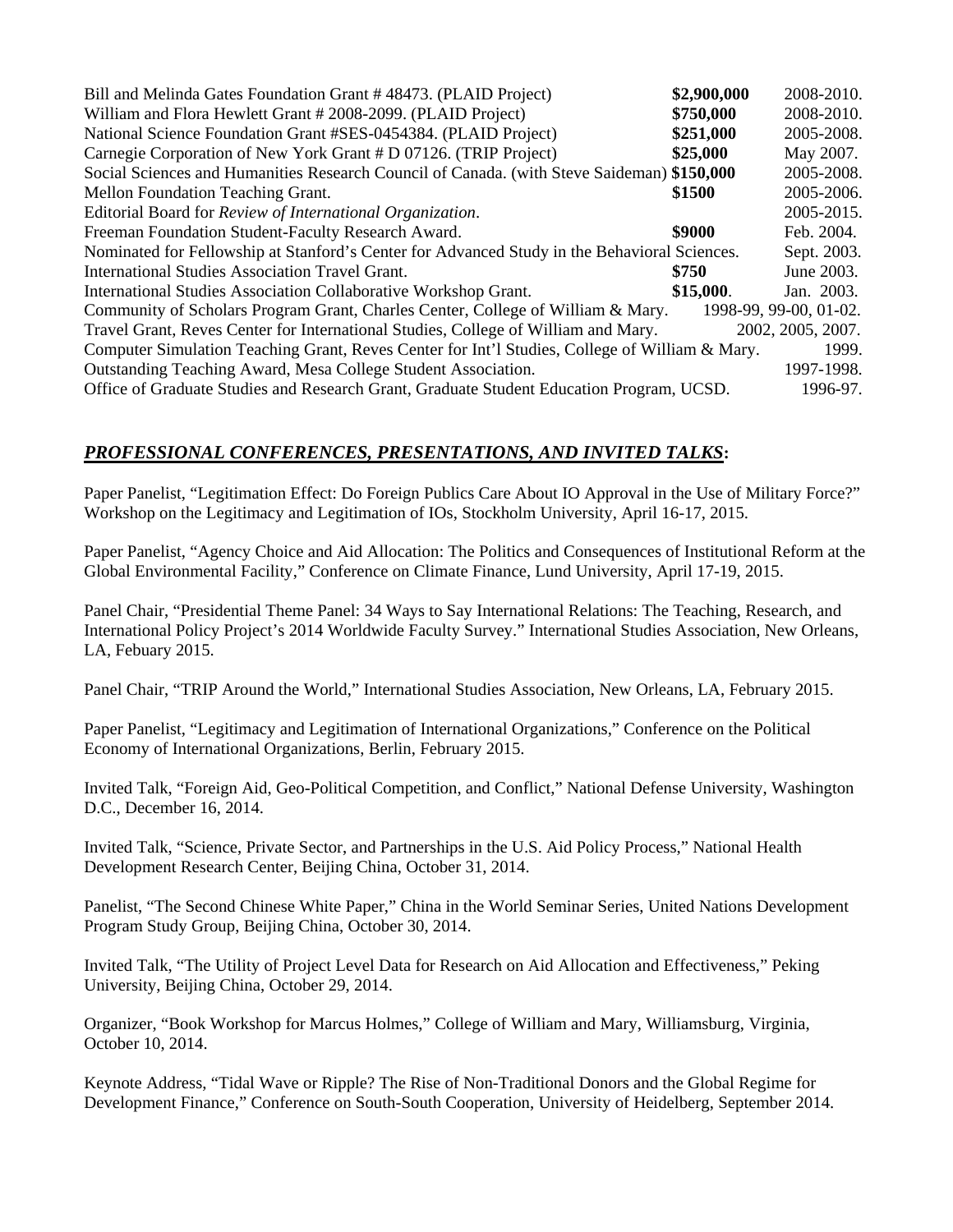Paper Panelist, "Apples and Dragon Fruits: The Determinants of Aid and Other Forms of State Financing from China to Africa," Conference on South-South Cooperation, University of Heidelberg, September 2014.

Paper Panelist, "The Unipolar Fallacy: Common Agency, American Interests, and the International Financial Institutions," American Political Science Association Annual Meeting, Washington DC, August 2014.

Paper Panelist, "Understanding South-South Cooperation: The Motives Driving Aid-like and Non-traditional Flows from China to Africa," American Political Science Association Annual Meeting, Washington DC, August 2014.

Panel Discussant, "Foreign Aid and Donor Decision Making," American Political Science Association Annual Meeting, Washington DC, August 2014.

Co-Organizer, "TRIP: Strengthening the Links Workshop," Carnegie Endowment, Washington DC, August 2014.

Paper Panelist, "Legitimation Effect: Do Foreign Publics Care About IO Approval in the Use of Military Force?," with Dan Maliniak\*, Conference on the Legitimacy of International Organizations, WZB Social Science Research Center, Berlin, Germany, May 8-9 2014.

Panel Chair, "Legitimation Processes: EU and UN in Comparison," Conference on the Legitimacy of International Organizations, WZB Social Science Research Center, Berlin, Germany, May 8-9 2014.

Invited Presentation, "Using Sub-National Data to Study Aid Effectiveness and Legitimacy of Governance," Research Center for Governance in Areas of Limited Statehood, Berlin Germany, May 5, 2014.

Discussant, "Characteristics of IR Beyond the West," Workshop on Studying International Relations beyond the West," Free University of Berlin, May 2-3, 2014.

Panelist, "Is the Traditional Marketplace of Ideas Broken?" at The Ideas Industry Conference, Fletcher School of Law and Diplomacy, Tufts University, Boston MA, April 2014.

Participant, Launch of the U.S. Global Development Lab, New York City, April 2014.

Workshop Presenter, "Rise of the BRICS and Foreign Aid," at Workshop on Emerging Powers in the Global Economy, National University of Singapore, February 2014.

Paper Panelist, "The Unipolar Fallacy: Common Agency and International Financial Institutions," Political Economy of International Organizations Conference, Princeton University, Jan. 2014.

Plenary Presentation, "Innovation in Research: Building an AidData Research Consortium," AidData Research Consortium Inaugural Convening, Williamsburg, VA, January 2014.

Invited Presentation, "Is it Possible to Build a Yelp or Wikipedia for Foreign Aid Projects?" William & Mary Department of Computer Science, Nov 1 2013.

Paper Panelist, "The Unipolar Fallacy: Common Agency, American Interests, and International Financial Institutions." with Mark Copelovitch, Dan Nielson, and Ryan Powers. American Political Science Association, Chicago, IL. August 2013.

Invited Presentation, "Arab Donors: Data Collection and Analysis of the AidData Project," Bill and Melinda Gates Foundation, London, UK, August 2013.

Paper Panelist, "Environmental and Climate Finance in a New World," UNU-Wider Conference on Aid and Our Changing Environment. Stockholm, Sweden, June 2013.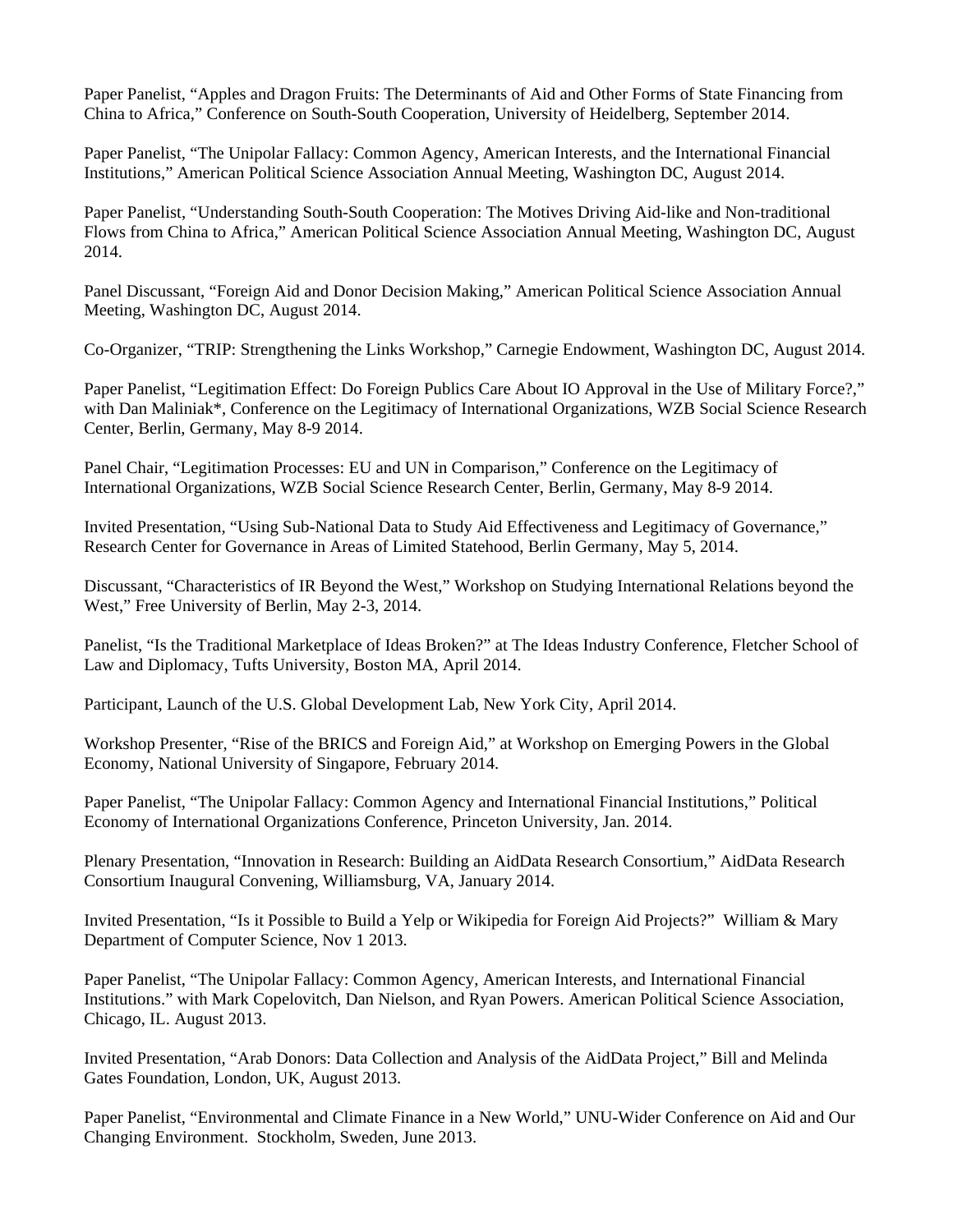Organizer, "Book Workshop for Phil Roessler," College of William and Mary, Williamsburg, Virginia, May 2013.

Roundtable Participant, "Frontiers in Research on Foreign Aid and Development," Princeton University, April 2013.

Roundtable Participant, "Big Data Social Science Roundtable," Mid-West Political Science Association, Chicago, IL, April 2013.

Panel Discussant, "Foreign Aid: Where Does it Go? What are its Effects," Mid-West Political Science Association, Chicago, IL, April 2013.

Roundtable Participant, "Rising Powers in the Global Economy," International Studies Association, San Francisco, CA, April 2013.

Panel Discussant, "Foreign Policy Analysis," International Studies Association, San Francisco, CA, April 2013.

Invited Presentation, "Chinese Development Finance: A New Approach to Media Based Data Collection," with Brad Parks\* and Julie Walz. U.S. Department of State, Washington, DC, February 2013.

Invited Presentation, "Chinese Foreign Aid and U.S. Foreign Policy," with Brad Parks.\* MacArthur Foundation, Chicago, Illinois. January 2013.

Invited Presentation, "Chinese Development Finance: A New Approach to Media Based Data Collection," with Austin Strange\*, Julie Walz, Brad Parks, and Axel Dreher. National Intelligence Council, Langley, VA, December 2012.

Invited Presentation, "AidData within the Higher Education Solutions Network," National Press Club. November 9, 2012.

Paper Panelist, "Principles or Principals? Institutional Reform and Aid Allocation in the Global Environment Facility (GEF)," with Chris Marcoux and Claire Peeters\*, International Studies Association Annual Meeting, San Diego, CA, April 2012.

Paper Panelist, "What's In a Citation? Engaged, Critical, and Drive by Citations," with Lindsay Hundley\* and Emily Perhson\*. International Studies Association Annual Meeting, San Diego, CA, April 2012.

Paper Panelist, "TRIP Around the World," with James Long\*, Dan Maliniak\*, and Sue Peterson. International Studies Association Annual Meeting, San Diego, CA, April 2012.

Panel Discussant, "Experiments in Normal International Relations," International Studies Association Annual Meeting, San Diego, CA, April 2012.

Poster Presentation, "Agency Choice and Aid Allocation: The Politics and Consequences of Institutional Reform at the Global Environmental Facility," Political Economy of International Organizations Conference, Philadelphia, PA, January 26-28, 2012.

Discussant, Political Economy of International Organizations Conference, Philadelphia, PA, January 26-28, 2012.

Organizer, "Book Workshop for Mark Buntaine," College of William and Mary, Williamsburg, Virginia, January 13, 2012.

Paper Panelist, "Non-Traditional Donors: An Analysis Using the AidData Database," Workshop on the Future of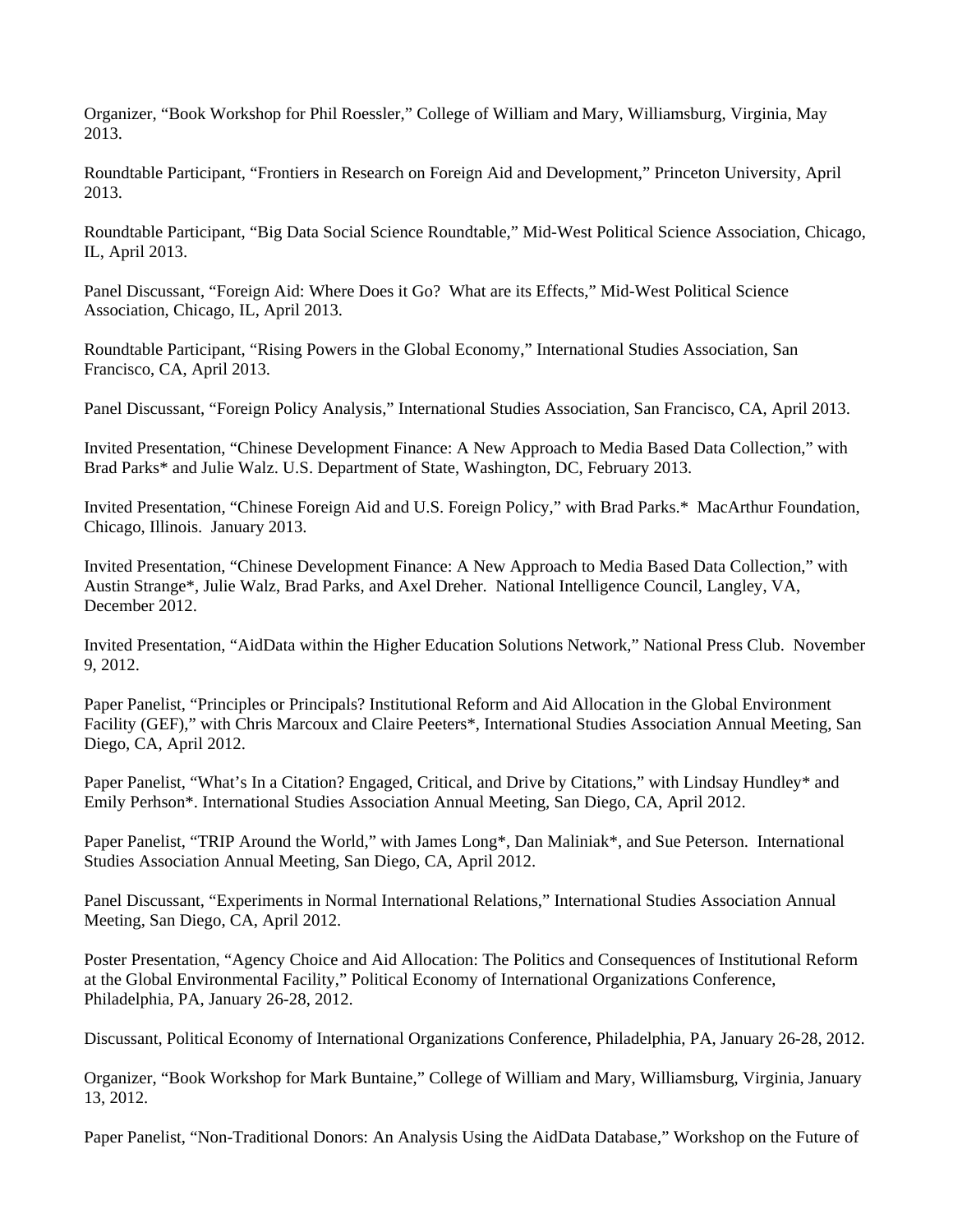Aid Data, Birmingham UK, October 31-November 1, 2011.

Paper Panelist, "Agency Choice and Aid Allocation: The Politics and Consequences of Institutional Reform at the Global Environmental Facility," European Political Science Association, Dublin, Ireland, June 15-18, 2011.

Discussant, "Panel on the Political Economy of Foreign Aid," European Political Science Association, Dublin, Ireland, June 15-18, 2011.

Organizer, "Book Workshop for Maurits Van Der Veen," College of William and Mary, Williamsburg, Virginia, April 29, 2011.

Paper Panelist, "The Global Study of International Relations: Hegemony, Diversity, or Insularity," International Studies Association Annual Meeting, Montreal Canada, March 16-19, 2011.

Panel Chair, "The Globalization of Teaching, Research, and Policy," International Studies Association Annual Meeting, Montreal Canada, March 16-19, 2011.

Organizer, "The International Relations: Description, Explanation, and Evaluation," International Studies Association, Montreal Canada, March 15, 2011.

Paper, "Aid Transparency and Corruption in Recipient Countries," Political Economy of International Organizations Annual Meeting, Zurich Switzerland, February 2011.

Paper, "The Political Economy of Aid Effort," Atlantic Political Economy Society Workshop, University of Virginia, January 10, 2011.

Organizer, "Book Workshop for Amy Quark," Institute for the Theory and Practice of International Relations, Williamsburg, VA, December 8, 2010.

Paper, "Transparency Squared: The Effects of Aid Transparency on Recipient Corruption Levels," International Political Economy Society Meeting, Harvard University, November 12-13, 2010.

Invited Talk, "AidData and Climate Change Research," Robert Strauss Center, University of Texas, Austin, September 28, 2010.

Paper panelist, "Aid Allocation in Hard Times: Do Recessions Reduce Foreign Aid? American Political Science Association, Washington DC, September 2010.

Poster Presentation, "The Political Economy of U.S. Foreign Aid," American Political Science Association, Washington DC, September 2010.

Invited Talk, "Aid Transparency and Social Media Applications of AidData," USAID, Washington DC, July 2010.

Paper panelist, "Foreign Aid in Hard Times: Do Recessions Reduce Aid Effort?" Mid-Western Political Science Association, Chicago IL, April 2010.

Discussant, "Foreign Assistance and International Cooperation" Mid-Western Political Science Association, Chicago IL, April 2010.

Chair and paper panelist, "Aid Transparency and Development Finance: Lessons and Insights from AidData," Oxford University, Oxford UK March 2010.

Paper panelist, "Theory vs. Practice: IR Scholars, US Foreign Policy, and the Iraq War," International Studies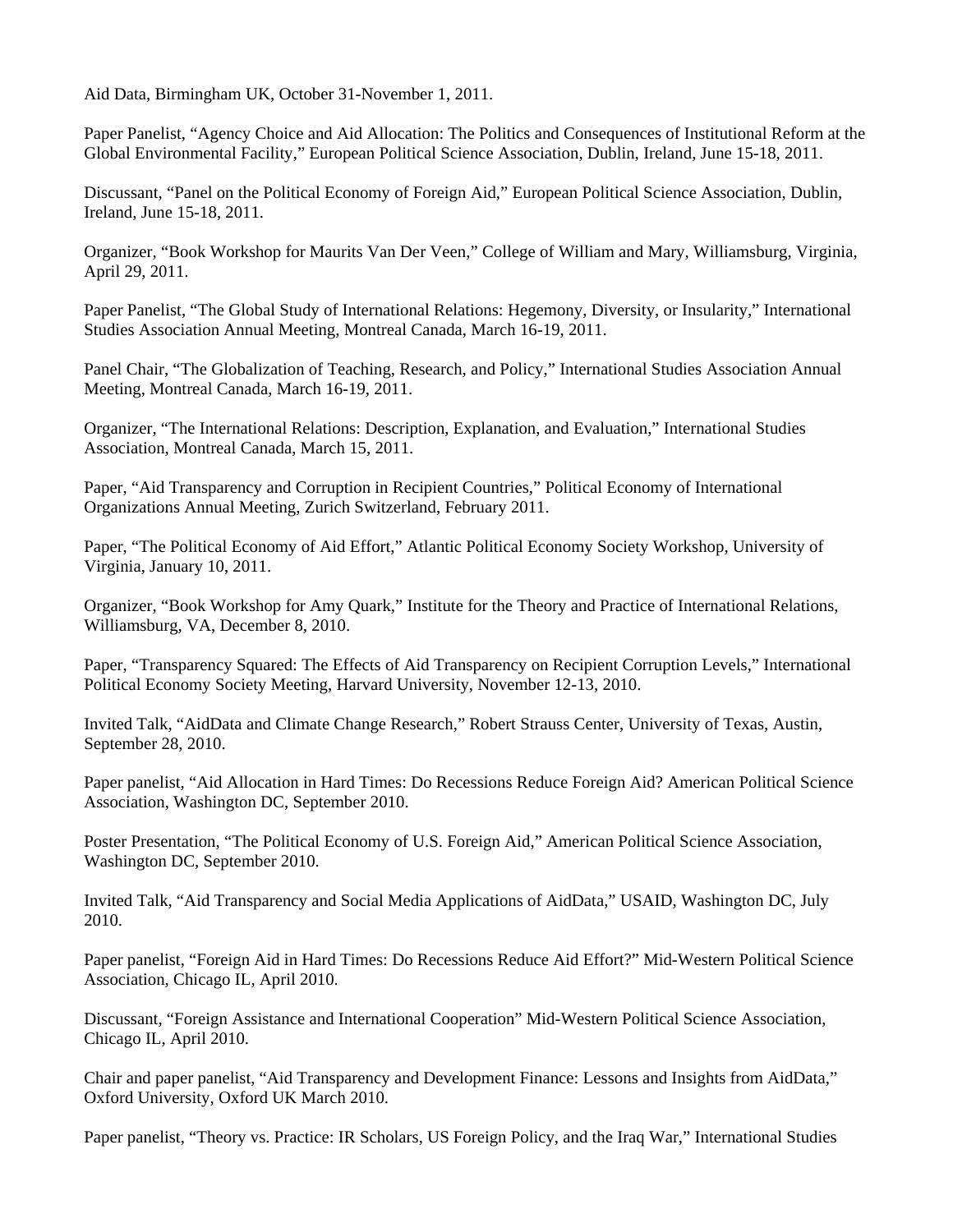Association, New Orleans LA, February 2010.

Paper panelist, "One Discipline or Many? Comparing International Relations Teaching, Research and Policy Views Across Ten Countries." International Studies Association, New Orleans, LA, February 2010.

Invited Talk, "Greening Aid: Understanding the Environmental Impact of Development Assistance," U.C. Irvine, February 2010.

Participant, "Bi-Annual International Group of the Atlantic Political Economy Society (BIGAPES) Inaugural Workshop," University of Virginia, January 2010.

Invited Talk, "The Transatlantic Divide in International Political Economy," Warwick University, December 2009.

Roundtable Participant, "The Great Divide: American versus British Schools of IPE," British International Studies Association Meeting, Leicester, UK, December 2009.

Invited Talk, "Costs of Multilateralism: An Experimental Approach," PIPES Workshop in International Relations, University of Chicago, November 2009.

Chair, Panelist, and Discussant, "Broad Trends in Foreign Aid: Insights from PLAID 1.6," PLAID Data Vetting Workshop, Stimson Center, Washington DC, September 2009.

Chair, "Change and Complexity in Financial and Other Institutions," American Political Science Association, Toronto, CA, September 2009.

Discussant, "World Bank Book Workshop," University of Waterloo, April 2009.

Chair and Paper Panelist, "One Discipline or Many? IR in a Globalizing World," International Studies Association Convention, New York, February 2009.

Paper Panelist, "Greenwashing or Mainstreaming? New Measures of Environmental Rhetoric and Funding at the World Bank," International Studies Association Convention, New York, February 2009.

Paper Panelist, "Multilateral Military Interventions: An Experimental Approach," Political Economy of International Organization Meeting, Geneva Switzerland, Philadelphia, January 2009.

Invited Talk, "Greening Aid: Understanding the Environmental Impact of Development Assistance," Overseas Development Institute, London England, September 2008.

Invited Talk, "International Relations across the Atlantic," University of St. Andrews School of International Relations, September 2008.

Paper Panelist, "Do Foreign Publics Really Care about IO Approval?" American Political Science Association Annual Meeting, Boston, MA, August 2008.

Discussant, "The Political Economy of Foreign Aid," American Political Science Association Annual Meeting, Boston, MA, August 2008.

Invited Talk, "Greening Aid: Understand the Environmental Impact of Development Assistance," Griffith University, Brisbane Australia, August 2008.

Invited Talk, "The International Relations Discipline: 1980-2006," Department of Politics and International Relations, Griffith University, Brisbane Australia, August 2008.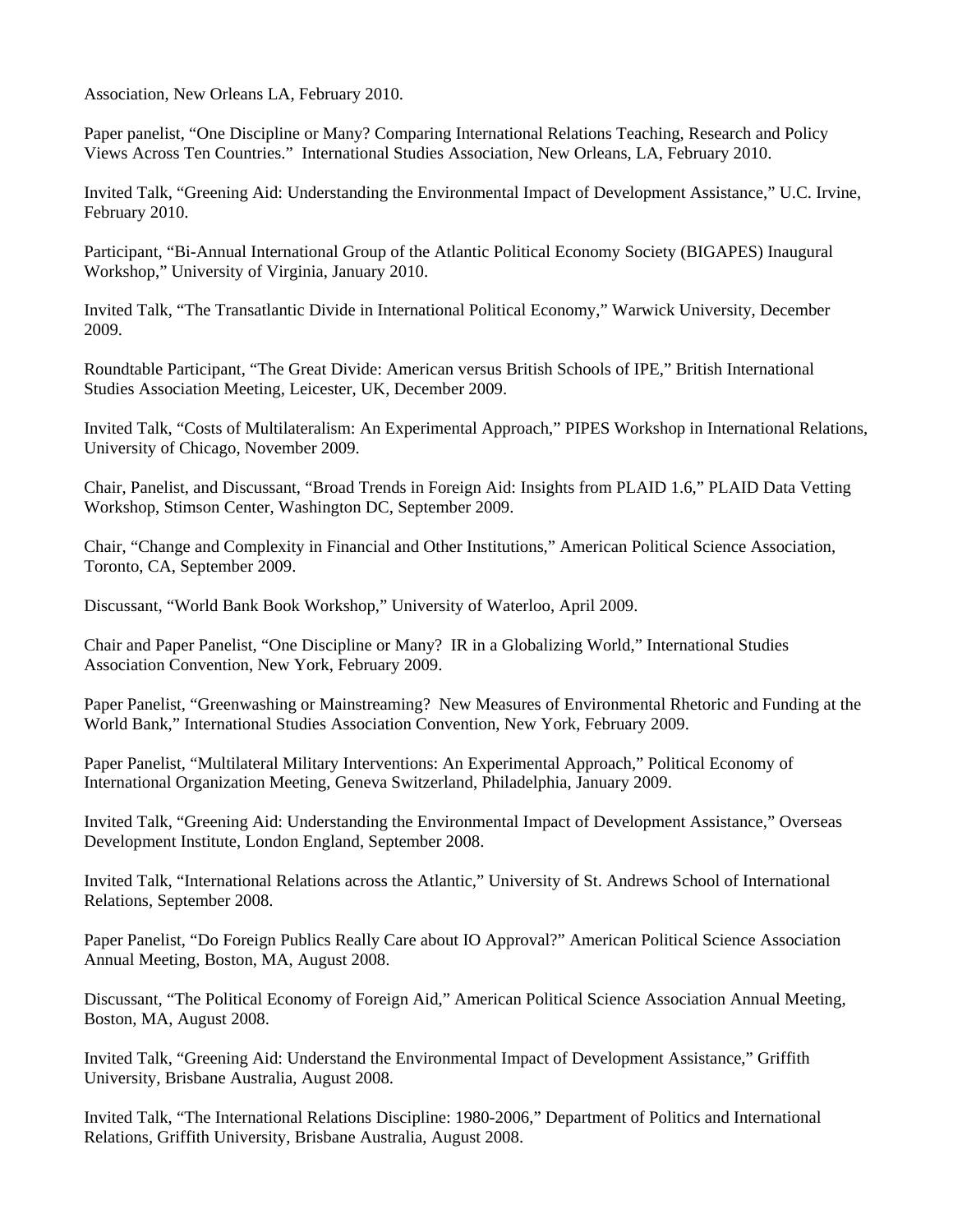Invited Talk, "Greening Aid: Understand the Environmental Impact of Development Assistance," Woodrow Wilson International Center for Scholars, Washington DC, June 2008

Panel Chair and Discussant, "The Sociology of International Relations," International Studies Association Meeting, San Francisco, CA, March 2008.

Paper Panelist, "Multilateralism Goes to War," International Studies Association Meeting, San Francisco, CA, March 2008.

Paper Panelist, "The Study of International Organizations within (American) Political Science," *Conference on the Political Economy of International Organizations*, Monte Verita, Switzerland, February 2008.

Paper Panelist, "International Political Economy: A Bridge Too Far or a Bridge to Nowhere?" *International Political Economy Society Annual Meeting*, Stanford University, November 2007.

Invited Talk, "The International Relations Discipline: 1980-2006," Department of Political Science, University of Kansas, October 2007.

Invited Talk, "PLAID Research on Foreign Aid," President's University Honors Seminar, University of Kansas, Lawrence Kansas, October 2007.

Panel Chair, "The Discipline of International Relations: Past, Present, and Future," *American Political Science Association Meeting*, Chicago Illinois, August/September 2007.

Roundtable Panelist, "Principals, Agents, and Hierarchies: The New Institutional Economics and International Relations," *American Political Science Association Meeting*, Chicago Illinois, August/September 2007.

Paper Panelist, "Controlling Multilateral Military Interventions," *American Political Science Association Meeting*, Chicago Illinois, August/September 2007.

Panel Chair, "The Agency and Influence of International Organizations," *International Studies Association Meeting*, Chicago Illinois, February 28 – March 2, 2007.

Panel Discussant, "Governing the World Economy: The Constitutive Power of the IMF and the World Bank," *International Studies Association Meeting*, Chicago, Illinois, February 28 – March 2, 2007.

Paper Panelist, "Caveat Emptor! National Oversight and Military Operations in Afghanistan." International Studies Association Meeting, Chicago Illinois, February 28 – March 2, 2007.

Paper Panelist, "Collective Delegation and the Search for Iraqi WMD," *Workshop on the Law and Politics of International Delegation*, Duke University, February 16-17, 2007.

Paper Panelist, "Principals and Interests: Common Agency and Multilateral Development Bank Environmental Lending," *International Political Economy Society*, Princeton University, November 17-18, 2006.

Paper Panelist, "Representation and Accountability in International Organizations: The Promise and Limits of Agency Theory," *Conference on Representation and Popular Rule*, Yale University, October 27-28, 2006.

Invited Talk, "Development Assistance in Theory and Practice," *CNU/IBTS Seminar Series*, Prague, Czech Republic, October 13, 2006.

Presenter, "Area Studies and International Relations," follow up meeting on *US Foreign Policy and Foundation-Funded Research*. College of William and Mary, September 2006.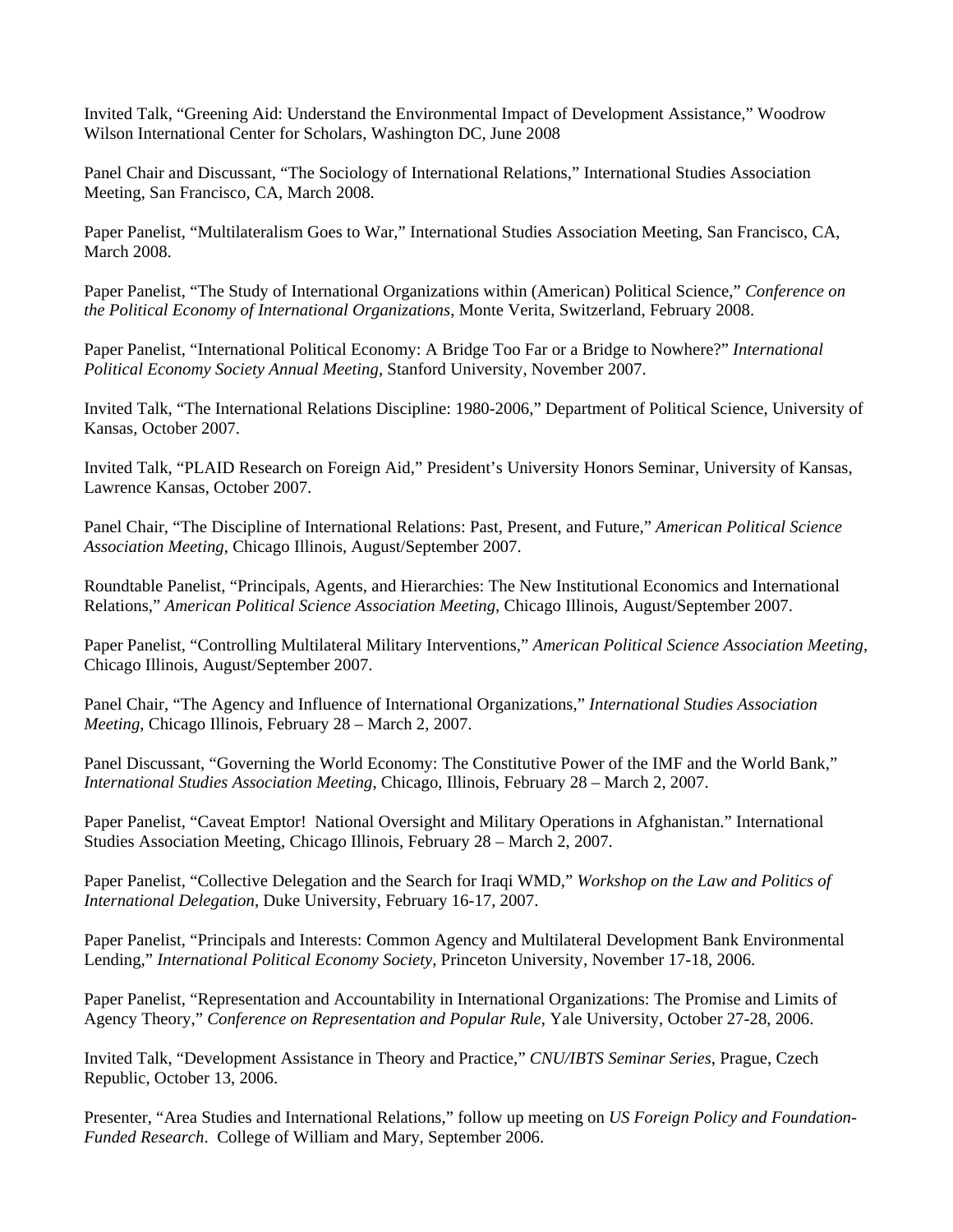Paper Panelist, "Double the Hats, and Triple the Trouble? Principal Agent Theory and Civil-Military Relations." *American Political Science Association Meeting*, Washington DC, August 31-September 3, 2006.

Paper Panelist, "Accountability in International Aid Agencies." *American Political Science Association Meeting*, Washington DC, August 31-September 3, 2006.

Participant, "U.S. Foreign Policy and Foundation Funded Research." *Carnegie Endowment for International Peace*, Washington DC, May 1 2006.

Invited Talk, "Project-Level Aid Database: The Future of Development Research," *Center for Global Development*, Washington DC, May 2 2006.

Invited Talk, "A Problem of Principals: Social Lending at MDBs," *George Washington University, Department of Political Science*, Washington DC, April 2006.

Panel Chair and Paper Panelist, "Panel on the Political Economy of Foreign Aid: Domestic Causes with International Consequences?" *International Studies Association*, San Diego, CA, March 22-26, 2006.

Paper Panelist, "Double Hats: Triple the Trouble in Civil-Military Relations?" *International Studies Association*, San Diego, CA, March 22-26, 2006.

Panel Discussant, "Panel on International Institutions in Security," *International Studies Association*, San Diego, CA, March 22-26, 2006.

Paper Panelist, "Delegation of Authority in International Relations: The Promise and Limits of Agency Theory," *Workshop on Delegating Sovereignty: Constitutional and Political Perspectives*, Duke University, March 3-4, 2006.

Participant, "National Security in the 21<sup>st</sup> Century," sponsored by the *Princeton Project on National Security*. Woodrow Wilson School of Public and International Affairs, Princeton University, September 29<sup>th</sup>-30<sup>th</sup>, 2005.

Panel Chair, Discussant, and Paper Panelist, "Panel on the Delegation of Authority to International Organizations," *American Political Science Association*, Washington DC, September 2005.

Invited Talk, "Project-Level Aid Database: The Future of Development Research," *U.C. San Diego Department of Political Science*, La Jolla, CA, August 2005.

Paper Panelist, "Cooperation or Collusion: Explaining Environmental Assistance to Developing Countries," *Research Bank on the World Bank Workshop*, Budapest Hungary, April 2005.

Roundtable Participant, "Mutual Engagement between the World Bank and the Research World," *Research Bank on the World Bank Workshop*, Budapest Hungary, April 2005.

Paper Panelist, "Teaching and Research in International Politics: Surveying Trends in Faculty Opinion and Publishing," *International Studies Association*, Honolulu Hawaii, March 2005.

Paper Panelist, "Synthesizing Rationalist and Constructivist Explanations," *International Studies Association*, Honolulu, Hawaii, March 2005.

Paper Panelist, "Outsourcing the Allocation of Environmental Aid," *American Political Science Association*, Chicago Illinois, September 2004.

Paper Panelist, "Do We Practice What We Teach? Trends in IR Scholarship and Teaching," *American Political*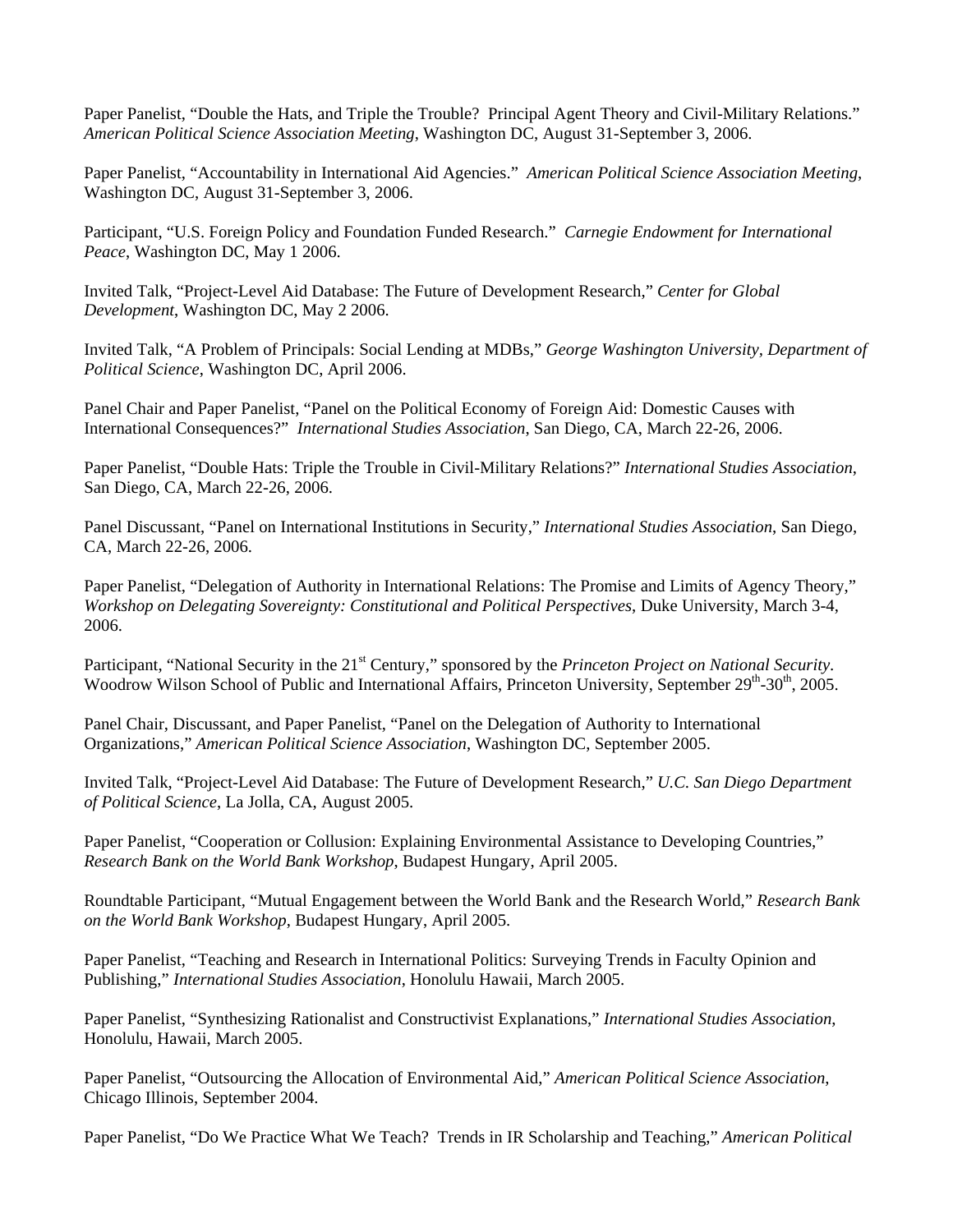*Science Association*, Chicago Illinois, September 2004.

Paper Panelist, "A Problem of Principals: Common Agency and Social Lending at Multilateral Development Banks," *International Studies Association*, Montreal Canada, March 2004.

Paper Panelist**,** "Engineering IO Change: Agency, Organizational Culture and the World Bank's Strategic Compact," *International Studies Association*, Montreal Canada, March 2004.

Co-Organizer, "Conference on Theory and Practice of International Organization," *Carnegie Endowment for International Peace*, Washington DC, February 2004.

Co-Organizer, "Workshop on Principal Agent Theory of International Organization (PATIO)," *U.C. San Diego*, Del Mar, CA, September 2003.

Paper Panelist, "Rethinking IO Reform: Staffing Changes within MDBs." *American Political Science Association*, Philadelphia, PA, August 2003.

Paper Panelist, "The Politics of Common Agency." *American Political Science Association*, Philadelphia, PA, August 2003.

Panel Chair, "Roundtable: Theoretical Bridge Building in the Study of International Organization," *International Studies Association International Convention,* Budapest Hungary, June 26-28, 2003.

Co-Organizer, "International Studies Association Workshop: Beyond Theoretical Divides," Central European University, Budapest Hungary, June 25, 2003.

Co-Organizer, "Workshop on International Organization and Delegation of Authority*." Harvard University's Weatherhead Center for International Affairs*, Cambridge, MA April 2003.

Panel Chair, "Contending Approaches to the Study of International Institutions: Possibilities for Synthesis?" *International Studies Association Annual Meeting*, Portland, Oregon, 25 February – 1 March, 2003.

Participant, "Training Institute for Qualitative Methods." *Arizona State University*. January 2003.

Co-Organizer, "Workshop on International Organization and the Delegation of Authority*." Harvard University's Radcliffe Institute for Advanced Studies*, Cambridge, MA, December 2002.

Panel Chair and Discussant, "U.S. Foreign Policy and the Crisis in Iraq." Virginia Political Science Association Meeting, Williamsburg, VA. November 2002.

Paper Panelist, "The Changing Composition of World Bank Staff: Screening and Selection as Means of Agency Control." *American Political Science Association*, Boston, MA September 2002.

Discussant and Author of two papers for invited Conference on *Delegation to International Organizations*, Park City, Utah, May 2002. All papers can be accessed here: http://faculty.wm.edu/mjtier/

Paper Panelist, "Principals and Interests: Agency Theory and Multilateral Development Bank Lending*," Mid-West Political Science Association*, Chicago, IL April 2002.

Paper Presented, "Green and Brown Lending at the World Bank*," Duke University Seminar on Globalization, Equity, and Democratic Governance*, January 2001.

Paper Panelist, "Addressing the Agent: Collective Action and Organizational Reform," *American Political Science Association*, Atlanta GA, September 1999.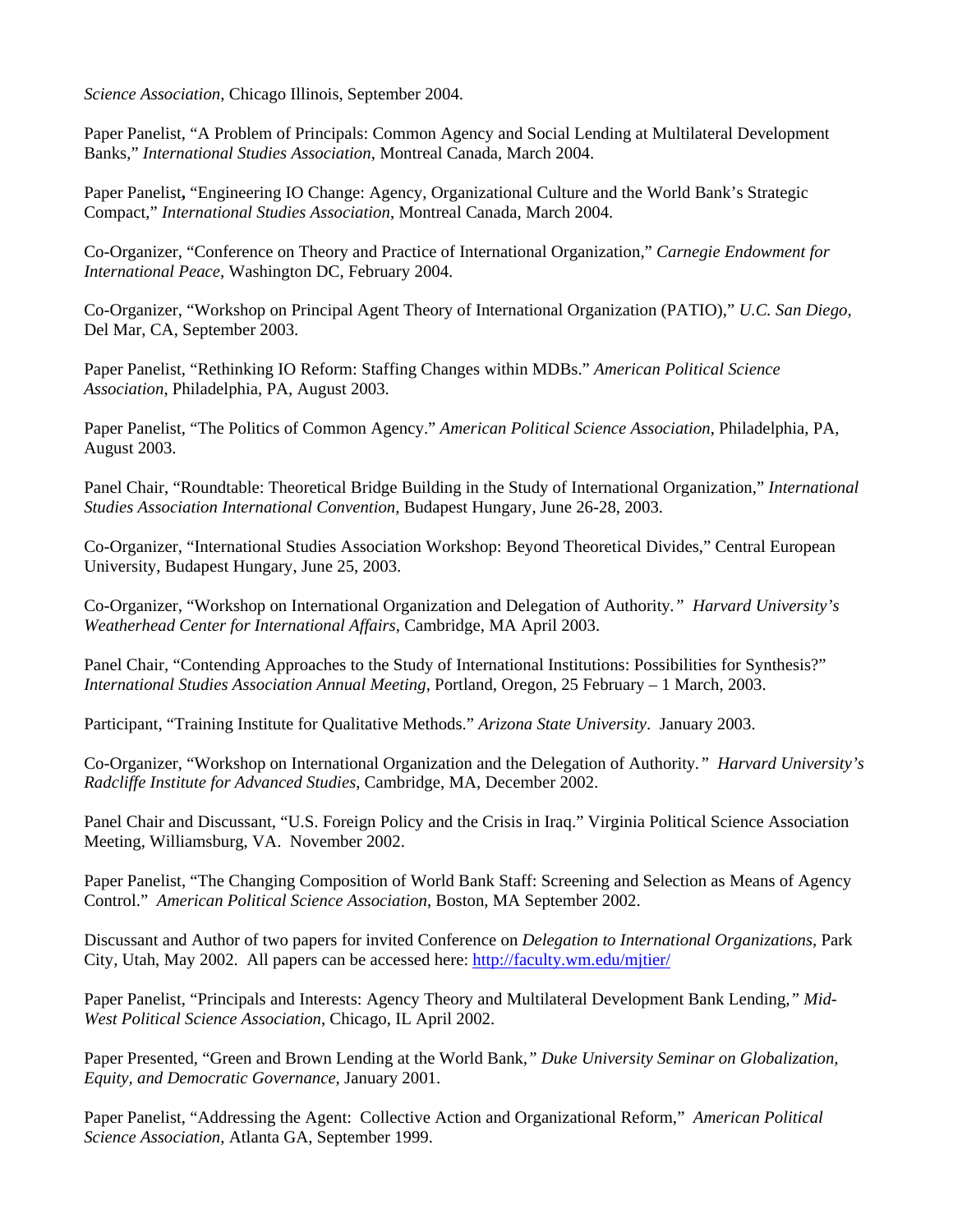Paper Panelist, "The New Institutionalism and Membership in International Organizations," presented at the *American Political Science Association Meeting*, September 1997, Washington D.C.

Panel Chair, "Domestic Influences on International Bargaining," *Western Political Science Association Meeting*, April 1997, Tucson, Arizona.

Paper Panelist, "The New Institutionalism and U.S. Foreign Economic Assistance," presented at the *International Studies Association Annual Meeting*, April 1996, San Diego, California.

Paper Panelist, "Incredible Partners: Western Assistance to the Soviet Successor States," presented at the *Western Political Science Association Annual Convention*, April 1995, Portland Oregon.

Paper Panelist, "The Soviet Successor States and Western Multilateral Organizations," presented at *The International Studies Association Annual Meeting*, March 29 - April 1, 1994, Washington DC

Participant, *Summer Faculty Institute on U.S.-C.I.S. Relations and World Security Affairs: Integration and Disintegration: The Breakup of the USSR and the Changing International Order*, June 8-12, 1992, Amherst, Mass. Sponsored by the Five College Program in Peace and World Security Studies.

Discussant, *Conference on Domestic Politics and Multilateral Cooperation*, May 1-2, 1992, La Jolla, CA. Sponsored by the UCSD Department of Political Science, the School of International Relations and Pacific Studies.

# *REFEREE FOR JOURNAL/BOOK SUBMISSIONS, and AWARD COMMITTES:*

*American Political Science Review*, *International Organization*, *International Studies Quarterly*, *International Security*, *International Studies Perspectives*, *International Studies Review*, *International Theory*, *Review of International Organization*, *Climate Policy*, *Journal of Global Governance*, National Science Foundation, 2009, 2010, Oxford University Press, 2003, 2004, 2005, 2007, Cambridge University Press 2010, Palgrave Press, 2008, 2009, Penn State University Press, 2008, Chair of Committee, International Studies Association Research and Workshop Grants Committee, 2013, 2014, Grawemeyer Award for Improving World Order, 2005, Hayward Alker Award for best book on IOs, 2008-2009, Chair of Committee, Hayward Alker Award for best book on IOs, 2009-2011.

# *MAJOR COLLABORATIVE RESEARCH PROJECTS*

Co-principal investigator, founder, and Director of **AidData** (previously **PLAID** or **Project Level Aid**). Collaborate with 500+ students and colleagues to collect data from 92 different aid donors. Constructed activitylevel database spanning 60+ years and over 1.4 million development projects. Spring 2003-present. For more information… http://irtheoryandpractice.wm.edu/projects/plaid/ or to download data: www.aiddata.org

Co-principal investigator for **TRIP (Teaching, Research, and International Policy)**. Work with team of international scholars and 50+ current/former William and Mary students to gather and code articles from the twelve leading journals over the past 35 years; In 2004, '06, '08, '11, and '14 conducted surveys of over 3000 faculty members in U.S. who teach or do research on International Relations; By 2014, the survey went to over 30 countries in eight different languages. Recently launched a series of "snap polls" that track opinion on contemporary foreign policy issues. For more information go to: http://irtheoryandpractice.wm.edu/projects/trip/

# *TEACHING EXPERIENCE***:**

**International Relations in Disciplinary Perspective (INRL 300),** Taught or Co-taught 4 credit lecture/discussion course with an economist and an historian. 35-65 undergraduates. College of William and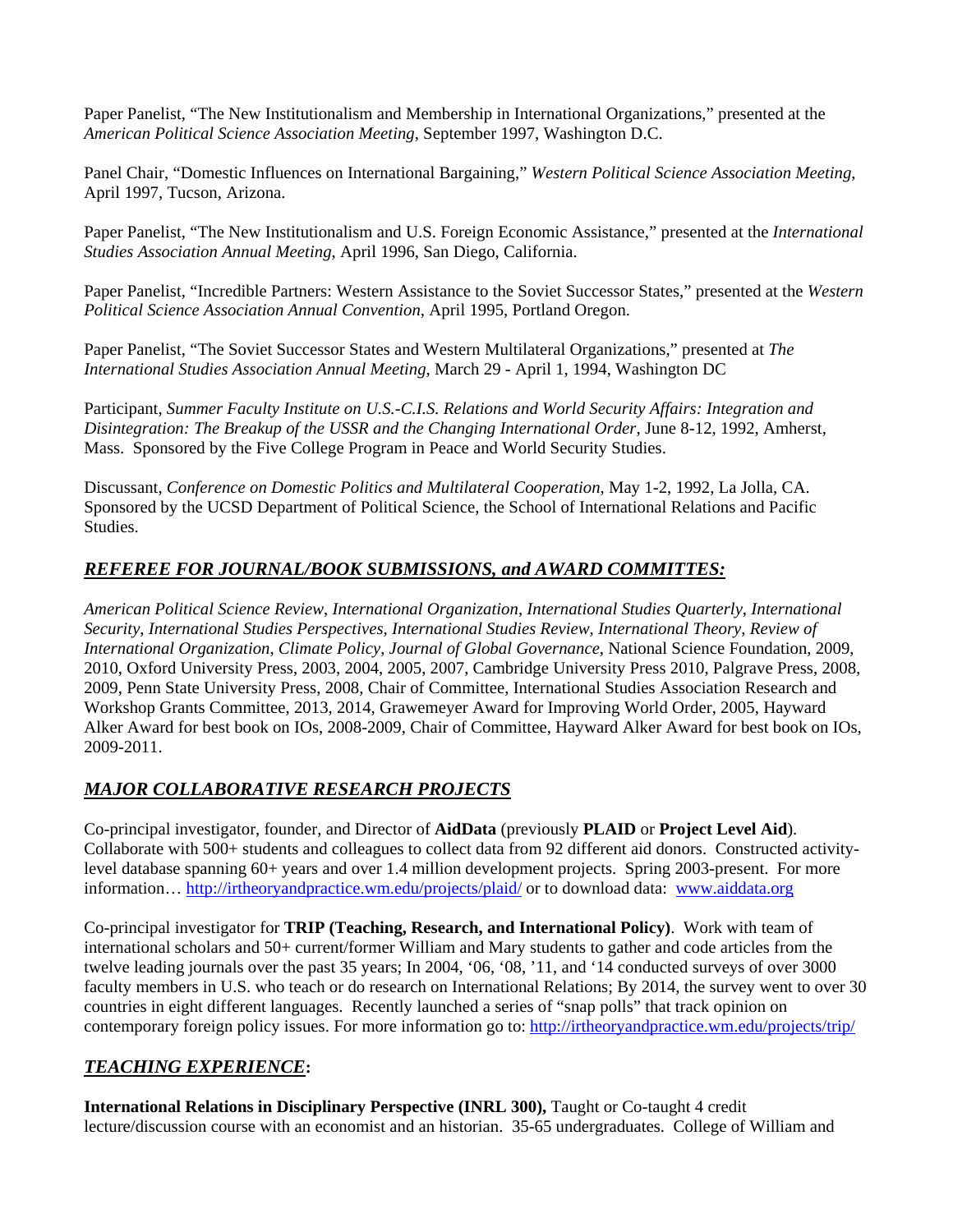Mary. 2008, 2009, 2011, 2012, 2013.

**Introduction to International Politics (GOV 204),** lecture/discussion class with 35 undergraduates. College of William and Mary. 1999 – 2007, 2010, 2011, 2013, 2014.

**International Organization (GOV 325)**, lecture/discussion class with 35 undergraduates. College of William and Mary. 2006, 2007, 2008, 2013.

**Irish Foreign Policy and International Relations (GOV 391)**, Taught course while leading study abroad program to National University of Ireland at Galway. 13 undergraduates. Summer 2012.

**Honors Thesis Seminar (GOV 495-496)**, Taught year-long workshop for students engaged in honors thesis research in Government, IR, and Public Policy. 12 undergraduates. College of William and Mary 2011-2012.

**International Development Assistance (INRL 390),** Co-taught 1 credit seminar discussion course with 18 undergraduates. College of William and Mary, Spring 2010.

**America in the World (INRL 391)**, co-taught an interdisciplinary 1 credit course built around a speaker series and discussion sections. 200 students in course with 12 person discussion section. College of William and Mary. 2007.

**World in America (GBST 391)**, co-taught an interdisciplinary 1 credit course built around a speaker series and discussion sections. 200 students in course with 9 professors. College of William and Mary, 2009.

**New Approaches to the Study of International Organization (GOV 491)**, Senior seminar with 15 advanced undergraduates. College of William and Mary. 2004, 2005, 2006.

**Empirical Research on International Institutions (GOV 391),** a 1 credit addendum to my IO course with 6 students. Funded by the Mellon Foundation and co-taught with Daniel Maliniak and Sue Peterson. Spring 2006.

**International Organization and Change (GOV 391)**, a 1 credit course co-taught with Sue Peterson. Seminar/and student trip to Washington. College of William and Mary. 2004.

**Research Methods (GOV 301)**, lecture/research seminar with 20 undergraduates. College of William and Mary. 2000, 2001, 2002, 2003.

**Freshman Seminar: Democracy and War (GOV 150W),** Seminar with 15 undergraduates at the College of William & Mary. 1998, 1999, 2001, 2002.

**International Conflict and Cooperation (GOV 391),** discussion oriented class with multiple role-playing computer simulations, 22 undergraduates, College of William and Mary. 1999, 2000.

**Introduction to Comparative Politics (GOV 203),** a lecture/discussion course with 35 undergraduates at the College of William and Mary. 1998, 1999, 2002.

Co-taught **Politics and Film (GOV 391),** a team-taught course with 75 undergraduates that uses film to explore political themes. College of William and Mary. 1999.

**International Law and Organization,** a lecture course with 180 undergraduates, Department of Political Science, UC San Diego. Spring 1997.

**Introduction to American Politics,** a lecture/discussion course with 30-40 undergraduates, Mesa College, Mesa ACP Program, and Grossmont College. 1997, 1998.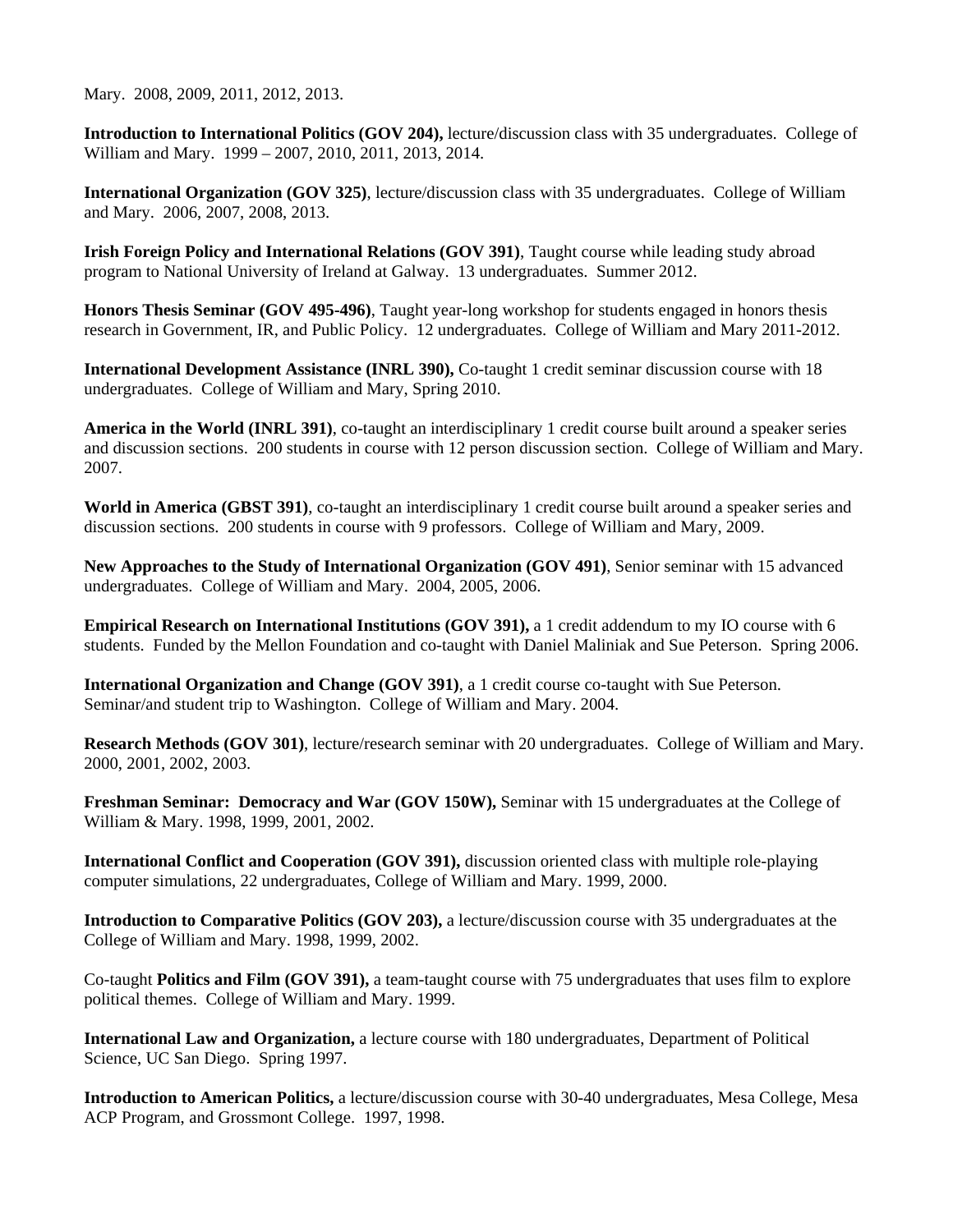**Introduction to Political Science,** a lecture/discussion course with 30 undergraduates, Mesa College, Department of Social Science and Mesa ACP. Fall 1996 – Spring 1998.

**Introduction to International Relations,** a lecture course with 320 undergraduates, UCSD Department of Political Science. Spring 1996.

**Post-Cold War Politics,** an honors seminar for upper division undergraduates stressing research methods, UCSD Department of Political Science. Spring 1995.

Co-taught **Comparative Foreign Policy,** a lecture course for undergraduates, UCSD Department of Political Science. Summer 1993.

## *COLLEGE, DEPARTMENT, AND DISCIPLINARY ADMINISTRATIVE LEADERSHIP*

- Serve as Lab Director for the AidData Center for Development Policy, November 2012-present
- Serve as Director for the Institute for the Theory and Practice of IR, May 2007-present
- Serve as Chair of the ISA's Workshop Grant Committee 2013-present
- Served as Director of the W&M International Relations Program, July 2006-2014
- Served as Program Director for W&M Study Abroad Program to Galway Ireland, Summer 2012
- Served as Chair of the ISA's Hayward Alker Award Selection Committee for best book 2008-11
- Served as Chair of Government Department Honors Committee 2011-12
- Served as Chair of the IR Search Committee in Government Department 2009-10
- Served as Chair, May Seminar creating new interdisciplinary course (INRL 300), May 2007
- Organized and Funded Interdisciplinary Student/Faculty Seminar on Development, 2004-2012
- Served as Chair of Search Committee, one-year faculty position in Government, 2006, 2007, 2008
- Served as Chair of International Relations CFAC 2005/2006

### *COLLEGE, DEPARTMENT, AND DISCIPLINARY SERVICE*

- Serve on Advisory Committee for the W&M Center for Geo-Spatial Analysis, 2013-present
- Serve on Steering Committee for AidData Partnership, 2011-present
- Serve as Faculty Advisor for the *Monitor*, a student journal of international affairs, 2006-present
- Serve on Dean's Advisory Council (now CCPD), 2005-present
- Serve on A&S Retention, Promotion, and Tenure Committee, August 2015-present
- Assisted Office of University Development with donors, 2006-2015
- Served on the Search Committee for Director of the Center for Geo-spatial Analysis, 2015
- Major Advising for Government Department and International Relations 2002-2014
- Served as Discussant for PIPS Campus Colloquium, April 2014
- Served as A&S elected member of Provost's International Advisory Committee, 2010-13
- Served on Selection Committee for W&M Faculty Lecture Series, 2011-12
- Organized Panel for visiting scholars from Turkmenistan at Reves Center, 2012
- Served on Search Committee for Vice Provost of International Affairs, 2010-11
- Served on Government Department's Honors Committee, 2011-12
- Served on Faculty Panel for A&S Dean and Dean of Students during freshman orientation, 2010, 2011
- Served on Tyler Building Committee, 2009-2012
- Served on Search Committee for Government Department's IR/Environment Search, 2010-11
- Served on Faculty Panel for University Teaching Workshop on Interdisciplinary Courses, fall 2011
- Served on Faculty Panel for Provost Office discussion on Networking in Academia, fall 2011
- Served on Search Committee for Vice Provost for Academic Affairs, Spring 2010
- Served on Search Committee for Director of the St. Andrews Program, 2010
- Served on Program Committee W&M St. Andrews Joint Degree, 2008, 2009, 2010
- Served on Provost's University Committee on Internationalization, 2007-08
- Served on Murray Scholars Selection Committee, April 2007, April 2008, April 2009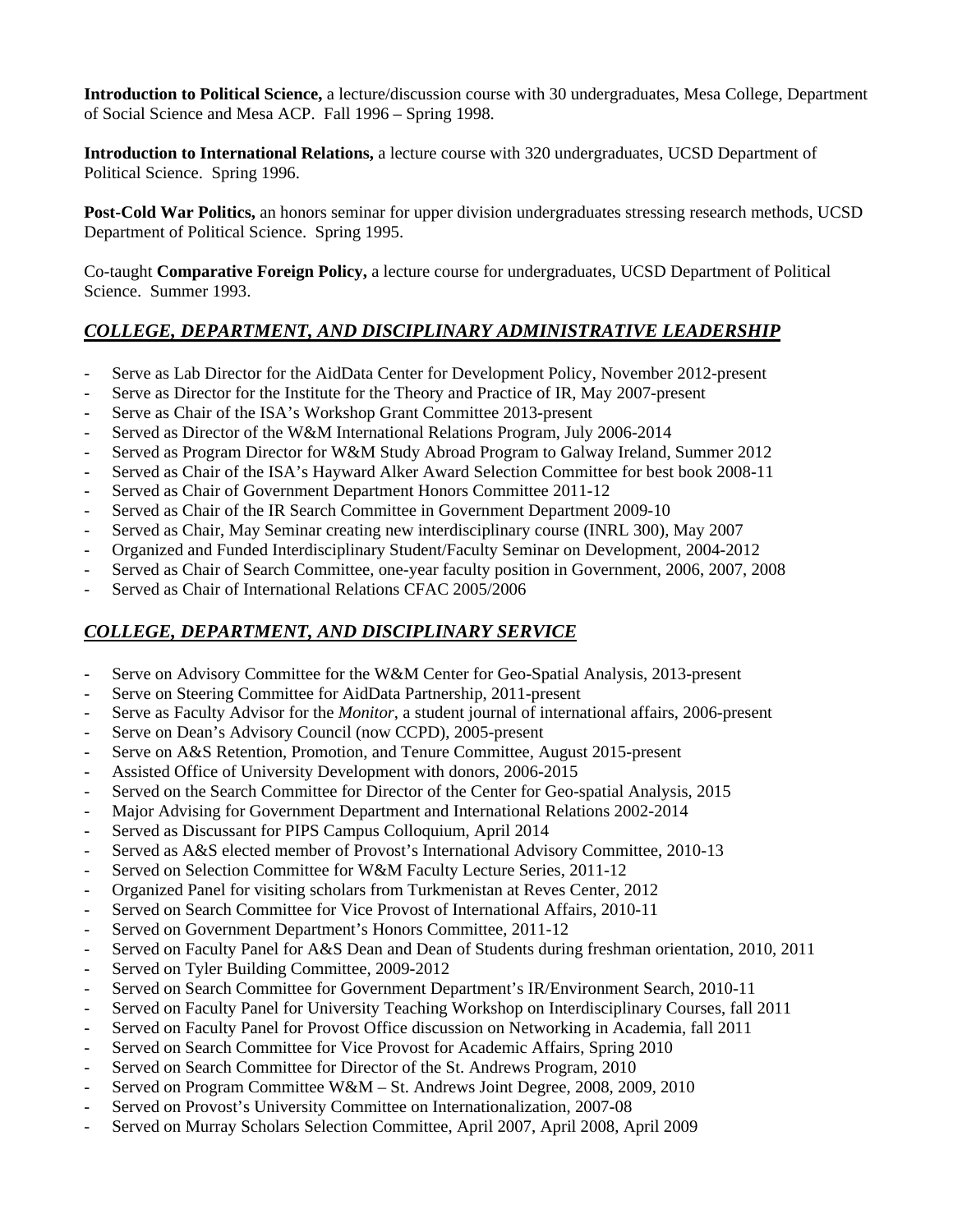- Speaker for William and Mary's Parent's Weekend, October 2010
- Co-organized "Project Level Aid Data Vetting Workshop" in Washington DC, 2009
- Co-organized conference, "New Approaches to Development Finance," Oxford, UK, 2010
- Served on the College-wide NATO Internship Selection Committee, Fall 2006, 2007, 2008
- Assisted Admissions Office by serving on panels for admitted students, 2007, 2008, 2011
- Served on Editorial Board for *Review of International Organization*. 2005-2012
- Served on Executive/Selection Committee for Political Economy of IO Conference 2008-2012
- Served on External Review Committee for UVA Honors Program in Political Science, Spring 2007
- Chaired Interdisciplinary Panel on Theory and Practice in the Social Science, spring 2008.
- Organized May Seminar for Revision of the IR Curriculum, May 2006
- Participated in W&M May Seminar on Undergraduate Research, May 2006
- Served on Government Department's External Affairs Committee, 2005/06
- Served on Government Department's International Relations Search Committee, 2005/06
- Presented "IR at W&M" to the Professional Staff of the Admissions Office, Fall 2006
- Served on College-wide Search Committee for Director of the Reves Center, 2006
- Served on College-wide Committee for the Class of 1940 Scholarship, 2004, 2006
- Served on 38 Honors Thesis Committees at William and Mary, 1999-2012
- Presentation to admitted students and parents, "IR at W&M," April 2006, 2007, 2008, 2012
- Presentation to admitted Monroe Scholars, "Freshman Seminar," 2004, 2005, 2006, 2007, 2009, 2011,2012
- Co-organized conference on "Global Governance of the Environment" in Washington DC where W&M students met with scholars and policy makers, October 2005
- Presentation to Admitted Students and Parents, "Why War?" Wren Great Hall, 2005
- Served on Government Department's Comparative Politics Search Committee, 2004/05
- Served on International Relations/Environment Search Committee, 2004/05
- Co-organized "Greening Aid Conference" in Washington DC where WM students met with scholars and policy makers in the development community, 2004
- Served in the William and Mary Freshman Advising Program, 2000-2005
- Panel Chair for William and Mary Honors Colloquium. Spring 2002, 2003, 2007
- Served on Fulbright Fellowship Interview Committees, 2000-2001
- Served on Rhodes/Marshall Scholarship Interview Committees, 1999-2002, 2006, 2010
- Faculty Participant, Washington Program on "War Crimes and Tribunals," 2000
- Monroe Scholars Lunch Speaker Series, 1998, 1999, 2000, 2004
- Participant in W&M University Teaching Project, 2000-2001, 2009-10
- Served on Reves Center International Leadership Council, 2000-2005
- Constructed and Maintained the web site for W&M Program on IO and Change, 2002-2006
- Co-founder and participant in W&M Interdisciplinary Reading Group, "Salon", 1999-2002
- Faculty Participant at NATO/SACLANT student briefings, Norfolk, November 2001
- Speaker at W&M Model United Nations Conference 1999, 2000, 2001, 2002
- Organized and Supervised student trip to Atlantic Council "Conference on Security in the New Europe," Washington DC, April 2000

## *MEDIA, PUBLIC TALKS, COMMUNITY/EDUCATIONAL SERVICE*

- Blog occasionally on *Monkey Cage*, *First Tranche*, *Duck of Minerva*, and *FP.com*
- Interview on Chinese Foreign Aid with UNU-WIDER that was broadcast on Swedish TV. Sept 2013.
- Public Talk for the Middle Plantation Club, "China's "Aid" to Africa." February 2013
- Podcast for Duck of Minerva on "Theory and Practice of International Relations." January 2013
- Podcast for ETH Zurich's International Relations and Security Network, "The IR Discipline," July 2012
- Public Talk for Conference on "America's Role in the World," April 2012
- Radio Interview on NPR's "With Good Reason." September 2011
- Newspaper Interview with *Christian Science Monitor*, October 2011
- Public Talk for League of Women Voters, "Global Governance," February 2011
- Public Talk for Christopher Wren Society, "AidData: From Knowledge to Policy," September 2010